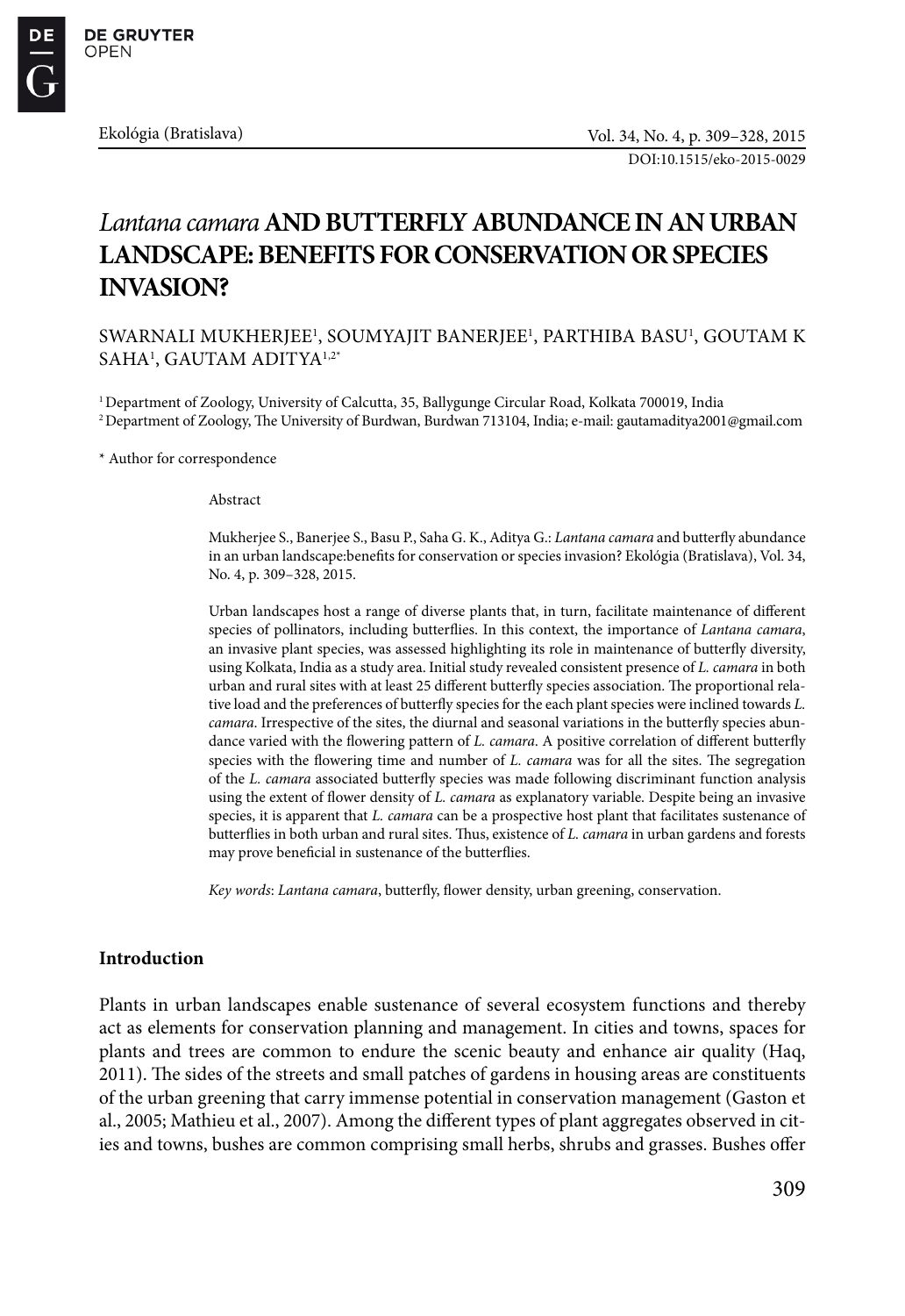sustenance of various animals and microbes as dependent taxa and thus, are crucial elements in maintenance of the biological diversity (Hermy, Cornelis, 2000; McFrederick, LeBuhn, 2006). The forms of the plants promoted for urban greening vary in taxonomic identity and morphological features depending on the specific requirements of the geographical region (Godefroid, Koedam, 2007). Patches of urban gardens and forests are valuable sites to reduce the alteration and reduction in the natural communities due to the different development programmes of urban areas. Thus, urban greening and the urban forestry is being given priority to continue with the propagation of green plants and their significance in the lives of urban dwellers (Haq, 2011).

The relative value of the bushes and sedges in the street sides depends on the species of plants constituting these bushes. The indigenous nature of the plants is more important in the context of preventing the entry of the invasive species and continues with the propagation of the plants of economic and ecological values. However, often this is not the case in urban conditions where the bushes are dominated by the vegetations that are invasive in nature, with least chance of regulation (Faeth et al., 2011). With time, the invasive plant species colonise and establish as a natural component of the urban conditions (Mack et al., 2000). One example is that of *Lantana camara* (Linnaeus, 1753) (Family: Verbenaceae) (Fig. 1), a weed plant, native to South America that has spread globally and established itself as a common species in bushes. Changes in the soil condition and the composition of the native plant composition are considered as an effect of the invasion of *L. camara* (Hegde et al., 1996; Raizada et al., 2008). However, contrary to the prevailing paradigm of the ill effects of invasive plants, the species diversity increases due to the presence of *L. camara*, and the survival of seedlings of the associated native plants are also enhanced (Murali, Siddappa Setty, 2001). Despite the invasive nature, *L. camara* is considered as a resource with multiple benefits, including medicinal value (Patel, 2011) and therefore, may prove useful in areas where the invasive weed has colonised for a long time period (Kannan et al., 2014). This is relevant for situations where the plant can be considered for enhancing beauty and facilitating the conservation of associated species such as butterflies. Mutualism between different butterfly species with *L. camara* is recorded from different parts of the world where the latter is considered as an invasive species. Butterflies exploit *L. camara* as a source of food (Weiss, 1997; Penz, Krenn, 2000; Andersson, Dobson, 2003), oviposition site, larval development (Jothimani et al., 2014) in lieu of pollination (Dronamraju, 1960; Schemske, 1976; Faegri, van der Pijl, 1979; Proctor et al., 1996) and successful transfer of the mites (Boggs, Gilbert, 1987). Based on this mutualistic relationship, the number of dependent butterfly species can serve as a surrogate to measure the relative importance of a plant species. Abundance-based association provides an estimate of the potential of a plant species in sustaining and facilitating conservation of butterflies. Thus, in the present study, an attempt was made to evaluate the potential role of *L. camara* in promoting butterfly conservation in urban landscapes using Kolkata, India as a model geographical area.

Conservation of butterflies are being emphasised for several reasons, including their potential value as indicator species and functions that collectively add to the ecosystem services (van Strien et al., 2009). Successful conservation and promoting populations of butterfly depend on the availability of host plants in the concerned landscapes (Smallidge, Leopold,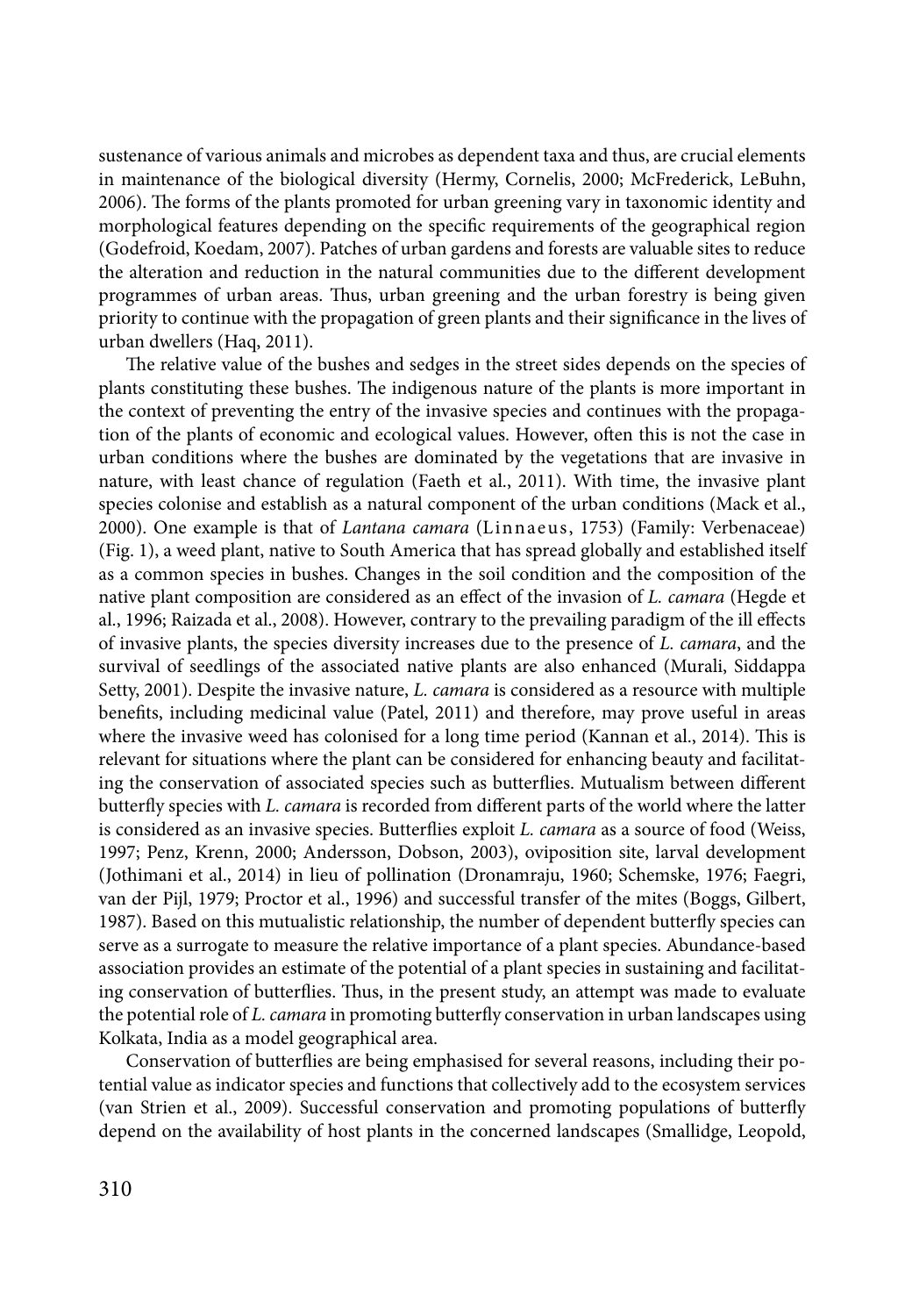

Fig. 1. Photos of butterflies and the plant selected for the present survey. The photographs were taken during field survey irrespective of sites. The orange, pink and yellow colours of the flowers of *Lantana camara* are shown in the figures.

1997). In urban context, the available spaces for the host plants are dwindling and in many instances, restricted to the gardens and forests. The characteristic plant species assemblages and the relative load to host butterfly species will be a determinant factor for the successful conservation of the butterflies. The selection and further use of the plant species in the conservation of butterflies can be made through the estimation of the relative load of the butterfly species. Using this proposition as a basis, the present study was conducted with initial assessment of the butterfly species association in the different plant species in the landscapes, followed by specific estimate of the plant *L. camara* as surrogate species to enhance butterfly populations. In the present study area, butterfly association with *L. camara* is known since long (Dronamraju, 1958, 1960) and has been considered as a factor for the propagation of butterflies. The dependence of butterflies on *L. camara* can be deduced through a correspondence between the densities of the flowers and butterflies in a particular space. In the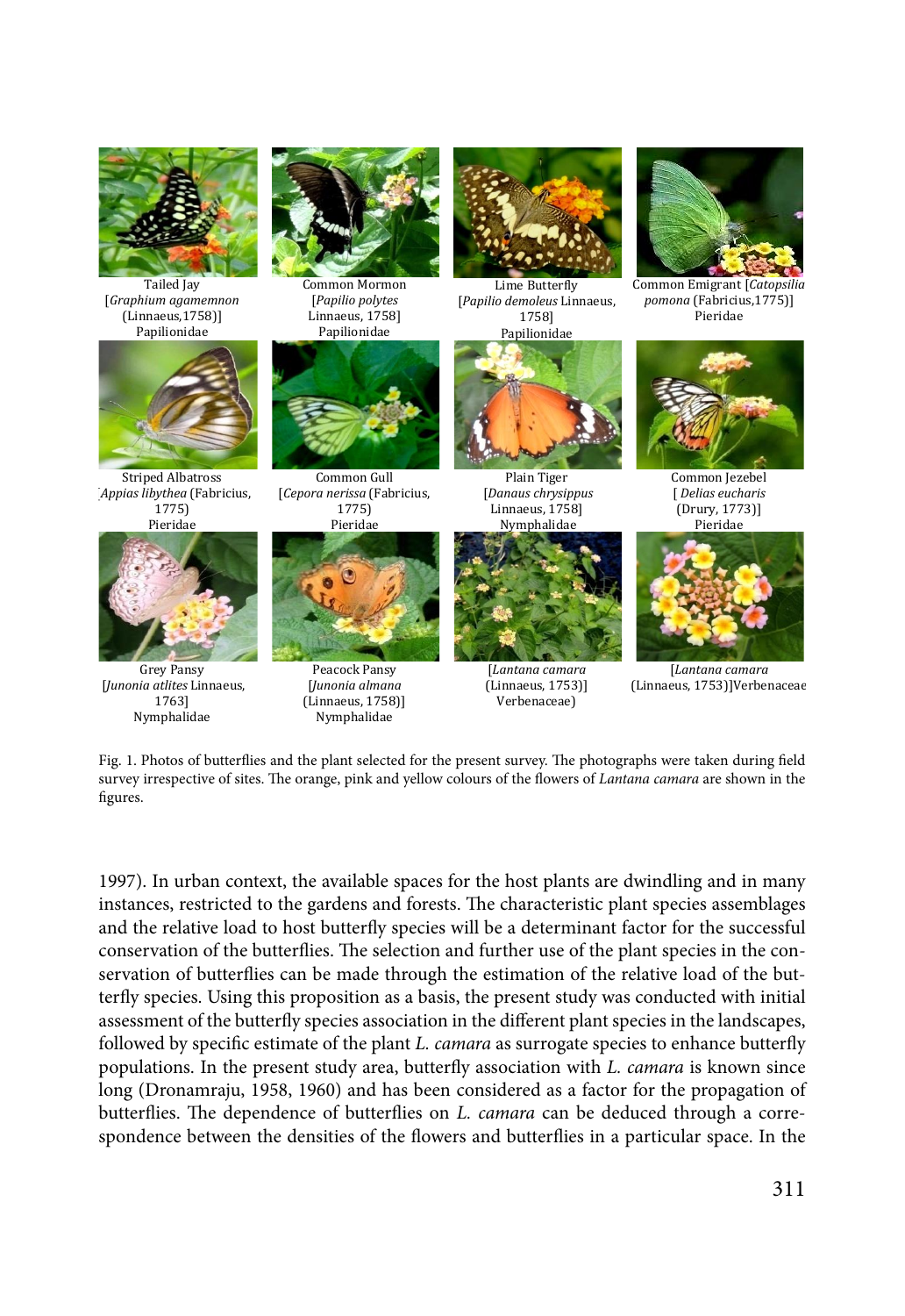present study, the relation between the flowering density and the abundance of the butterflies was also measured to highlight the dependence of the butterflies on *L. camara*. The interaction between plants and butterflies represent mutualism where benefits towards reproductive success are shared by both the groups. Invasive flowering plants may adopt the strategy of hosting higher butterfly species to ensure faster spread and successful invasion of space as demonstrated by *Tamarisk* spp. (Nelson, Wydoski, 2013) and several plants in California, USA (Shapiro, 2002; Graves, Shapiro, 2003). Similarly, in the present context, the association of butterflies with the invasive species *L. camara* is being assessed to justify their possible role in conservation of butterflies. Equally, the role of the butterfly species in mediating pollination and thus, perpetuation of *L. camara* can be identified. Although, butterflies are among the different insect species involved in pollination of *L. camara* (Dronamraju, 1960; Mathur, Mohan Ram, 1978; Mohan Ram, Mathur, 1984), identification of the concerned species of butterflies may provide insight towards the understanding of the propagation of the invasive species. Thus, the objective of the present work is focussed on the estimation of the extent of butterfly species association with *L. camara* and to leave the decision and the debate on the utility of the invasive species in conservation programme.

# **Material and methods**

## *Study area*

The study was carried out in Kolkata, India and its adjoining areas by selecting three different study sites on the basis of the habitat features (human population, agricultural land, etc.). Each study site was selected mainly by on-site visit and Google Earth image. There was a central point in each study site and the coordinate of the central points were recorded by Global Positioning System (GPS) (GPSMAP<sup>®</sup> 76Cx, Garmin, Kansas, USA). The survey was conducted around each central point. The places selected for the study were Kuliagharhat (22° 53' 24.17" N, 88° 28' 8.93" E) as rural, Halisahar as suburban (22° 55' 20.05" N, 88° 26' 6.77" E) and Dumdum as urban (22° 37' 16.67" N, 88° 23' 34.31" E) sites.

## *Study organisms*

The butterflies associated with the vegetation in the bushes of the study constituted the study organisms. Among the constituent species in the vegetation, the flowering plants used as nectar sources by butterflies (Tiple et al., 2009) were considered with emphasis on the invasive species *L. camara*. In the initial study, the abundance of *L. camara*  remained considerably high, justifying its inclusion as a focal plant in the continuous study. The plant *L. camara*, is a woody shrub, having prickly stem, opposite, ovate, subacute leaves with truncate base and are crenate, serrate, scabrid on both sides, petioled, white-rose in heads and can grow to an average height of 2 m (6 ft). Flowers of *L. camara* (Fig. 1) undergo change in colour with ages (Mathur, Mohan Ram, 1978; Mohan Ram, Mathur, 1984). Younger flowers have pink buds and yellow flowers while the aged ones have orange, scarlet and magenta flowers. Both the younger and aged flowers are found in the same inflorescence. It can tolerate wide range of ecological conditions and thrives well even in disturbed conditions. Pollination is attributed to butterflies, moth, bees and thrips (Goulson, Derwent, 2004). They exhibit allelopathic impact on commercial plants such as chilli, cabbage but did not affect germination of spinach and cucumber seeds (Sahid, Sugau, 1993). The benefits derived from *L. camara* include its use as drugs, improvement of soil quality and regulation of microbes and vectors (Patel, 2011).

## *Sampling period and time*

A pilot study was conducted for a period of 6 consecutive weeks. Following the primary results, continuous survey was conducted for a period of 1 year, between October 2011 and September 2012. To infer about the seasonal pat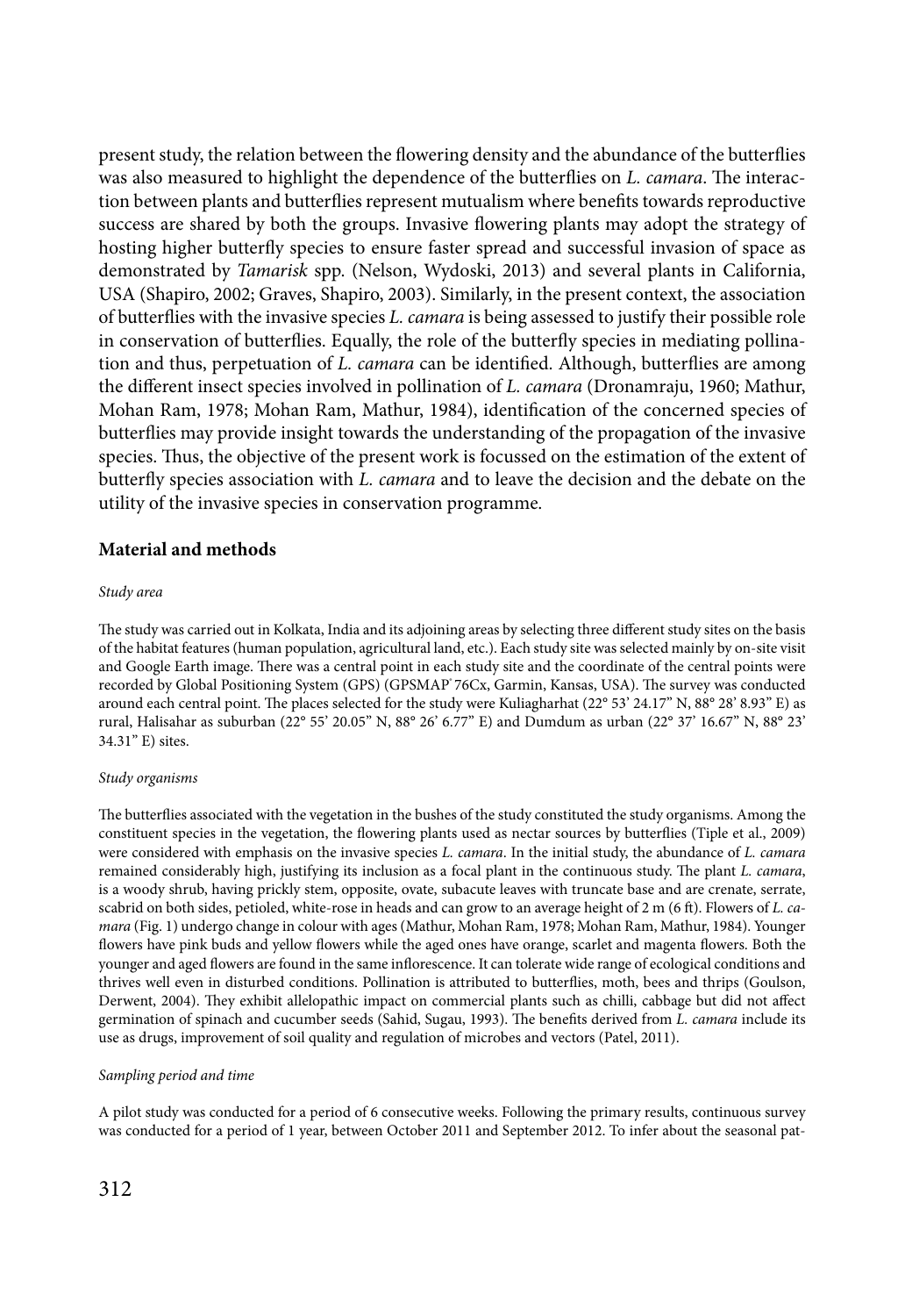terns in butterfly abundance in relation to flower number, the entire year was divided into four seasons viz. summer (March–May), monsoon (June–August), post-monsoon (September–November), winter (December–February) and the survey was initiated in October, 2011, which coincides with the peak flowering time for *Lantana* (Sajjad et al., 2012) and thus, the probability of a relatively high abundance of associated butterfly species. The seasonal meteorological variation with some features of study sites is presented through Table 1. The transects were monitored during  $0800 \pm 2$  hrs till noon (1200  $\pm 2$  hrs) and during 1400  $\pm 2$  hrs and 1600  $\pm 2$  hrs depending on the season and availability of sunlight.

T a b l e 1. Description of study sites based on their location (L), size of the area covered for the survey (A in km2 ), elevation of the specific sites from the sea level (EL, in m) and average annual precipitation (AAP, in mm) and Variation in monthly meteorological data (mean ± SE) of temperature (TEMP), relative humidity (RH) and rainfall (RF) of the urban suburban and rural areas recorded during the study period (2011–2012).

|                |             | Urban (Dumdum) |           |             | Sub Urban (Halisahar) |             |             | Rural(Kuliagharhat) |            |
|----------------|-------------|----------------|-----------|-------------|-----------------------|-------------|-------------|---------------------|------------|
|                | A           | EL             | AAP       | A           | EL                    | AAP         | A           | EL                  | AAP        |
|                | 10          | 16             | 3.307     | 8           | 15                    | 4.007       | 8           | 13                  | 4.207      |
|                | <b>TEMP</b> | <b>RH</b>      | RF        | <b>TEMP</b> | <b>RH</b>             | RF          | <b>TEMP</b> | <b>RH</b>           | RF         |
| <b>PM</b>      | $27.29 +$   | $76.73 +$      | $3.48 +$  | $26.59 +$   | $76.03 +$             | $4.18 +$    | $26.39 +$   | $75.83 +$           | $4.38 +$   |
|                | 0.53        | 1.81           | 1.07      | 0.17        | 1.11                  | 1.77        | 0.37        | 0.91                | 1.97       |
| Winter         | $20.67 \pm$ | $65.60 +$      | $0.45 +$  | $19.97 +$   | $64.90 \pm$           | $1.15 +$    | $19.77 +$   | $64.70 +$           | $1.35 +$   |
|                | 0.55        | 1.83           | 0.41      | 0.15        | 1.13                  | 1.11        | 0.35        | 0.93                | 1.31       |
| Summer         | $29.48 +$   | $43.87 +$      | $1.93 +$  | $28.78 +$   | $43.17 +$             | $2.63 +$    | $28.58 +$   | $42.97 +$           | $2.83 \pm$ |
|                | 0.86        | 2.18           | 1.12      | 0.16        | 1.48                  | 1.82        | 0.04        | 1.28                | 2.02       |
| <b>Monsoon</b> | $29.33 +$   | $73.36 \pm$    | $13.66 +$ | $28.63 +$   | $72.66 \pm$           | $14.36 \pm$ | $28.43 +$   | $72.46 +$           | $14.56 +$  |
|                | 0.26        | 1.45           | 4.33      | 0.44        | 0.75                  | 5.03        | 0.64        | 0.55                | 5.23       |

#### *Study design: pilot study*

To proceed with the evaluation of butterfly species associated with plants*,* a pilot survey was carried out for a period of 6 consecutive weeks along transect in selected sites. For each site, there were three transect paths (1000 m each) in 500 m gap. The sampling of plants and butterfly species was made in the study units (quadrat of 5x5 m;  $n = 45$ ) along each transect ( $n = 3$ ) from the three different sites (urban, suburban and rural). Within 5 m to either side of each transects, five quadrats of 5x5 m were established using poles and ropes. In each sampling site, the butterflies were recorded following 'Pollard Walk' method (Pollard, 1977; Pollard, Yates, 1993) with required modifications. During preliminary study, each species of flowering plants was recorded from each quadrat. The plants were recorded only when butterflies were sitting on the plants either for sucking nectar or laying eggs. The relative ability of the plant species to host the butterflies was measured through an index of butterfly load, using the formula stated below:

Butterfly load =  $P_b / P_i$ 

where,  $P_{\text{b}}$  is the proportion of the total butterfly species and  $P_{\text{i}}$  is the proportion of the ith plant species.

For the butterfly species, the relative preference for the plant species was also assessed through the proportion presence in the plants.

Preference =  $B_i / P_i$ 

where,  $B_i$  is the proportion of the ith butterfly species in the plant and  $P_i$  is the proportion of the ith plant species. For both the estimates (butterfly load and preference), a two-tailed t-test was conducted to deduce the deviation from unity. The assumptions are that the butterfly load and the preference should be proportional to the available plant numbers in the sampling units.

The butterfly load in the plants was used as an indicator to evaluate the species specific differences in hosting butterflies. Disparity in the resource quality of the plants is expected to manifest as a difference in the relative butterfly load of the plants. Thus, a proximate level assessment of the resource value of the plants is being reflected through the butterfly load value. The quadrat within a sampling space was heterogeneous in species composition and abundance of the plants and thus, the proportional values were considered instead of the original numbers encountered.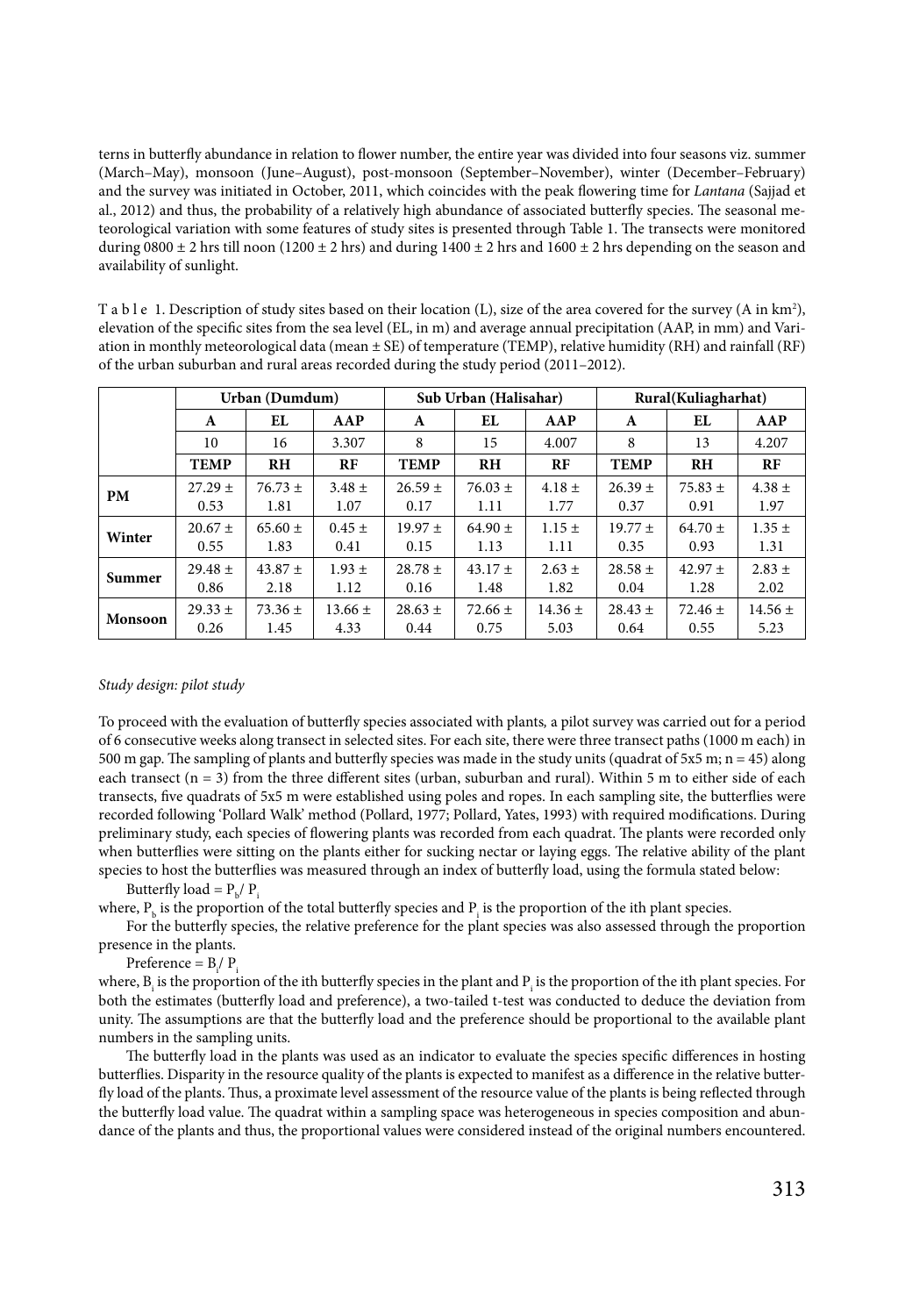The preference of host plants by the butterflies was judged through the relative abundance in the plants within unit space. In absence of any preference, the possibility of encountering a butterfly species in the plants remains same irrespective of the sites and the constituent species. Any deviation from uniform association of the butterflies with the plants will be an indicator of its relative preference, at least in the proximate level. Thus, the proportional representations of the plants and the butterflies were used to estimate the preference indication by butterfly species. The indicator is, however, not a complete reflection of the quantitative factors that guide the preference pattern of the butterflies.

In the pilot study, 25 different species of butterflies were encountered with different relative abundance of which 10 species were noted to be present consistently throughout the pilot study. Out of the 25 species, 10 species of butterflies were noted to choose *Lantana* as their food (nectar) source frequently in all selected study sites. Thus, the 10 species of butterflies belonging to the families Papilionidae, Pieridae and Nymphalidae were considered for the present study as depicted in Fig. 1. Although, rest of the 15 species was encountered inconsistently in subsequent observations, the continuous observation was restricted to the analysis of 10 species of butterfly only.

#### *Sampling techniques: continuous observations*

The continuous observations on the butterfly species were initiated using *L. camara* as a focal species in randomly selected bushes from three different sites (urban, suburban and rural) within the same study area as that of the pilot study. For each site, there were three transect paths (1000 m each) in 500 m gap. The sampling of plants and butterfly species was made in the study units (quadrat of 5x5 m) along each transect ( $n = 3$ ). In the initial phase, the bushes were segregated on the basis of presence and absence of *L. camara* in all the sites. The data on the richness and abundance of the butterflies in these bushes were collected and compared (30 quadrats each) for the difference, if any to further substantiate the findings of the pilot study. Although, the observations of the bushes without *L. camara*  did not sufficiently represent control groups, still the difference in the richness and abundance of butterfly could be inferred at a spatial scale. In addition, the bushes with and without *L. camara* differed considerably in terms of species composition and the area covered. In course of the continuous survey, the bushes without *L. camara* did not expand in size (area and species composition and abundance) in comparison with bushes with *L. camara*, possibly a reflection of the features of invasive species. To notice the pattern of association of 10 selected butterflies, five *L. camara* plants were chosen randomly along each transect path at 200 m intervals (200x5 = 1000 m) and marked for the entire study (Fig. 2). A total of 15 (3 transects x 5 plants) plants were chosen from each site (urban, suburban and rural) for a sampling day. The choice of the individual plants for the present study was done following Bloch Ekológia -2015-Manuscript



Fig. 2. Diagram of sampling plots for *Lantana camara* along each transect at each site.

et al. (2006) with necessary modifications. Individual plants in each site was sampled at an interval of 30 days (monthly) during October 2011 to September 2012; each site was visited on a fixed date in a month and twice in a day (morning, evening) and this continued for the total study period (Yeargan, Colvin, 2009). Each single plant was observed for 15 min and among all flower visitors, only the 10 selected butterflies were recorded. Thus, the total number of selected butterflies comprised the data recorded both in the morning and afternoon period. The number of flower clusters or inflorescence and selected butterfly species from selected individual plant from each site were recorded for each respective month. Evidences of direct sighting/viewing rather than collection of live specimen of butterflies were emphasised and digital photos (using Canon® EOS 350D) were taken in every incident. On some rare occasions where direct viewing were hindered due to poor visibility, wind velocity or available light conditions, butterflies were sampled using a hand net (mesh size 100 μm) following Tiple (2012). Following identification using suitable keys (Haribal, 1992; Kunte, 2000; Kehimkar,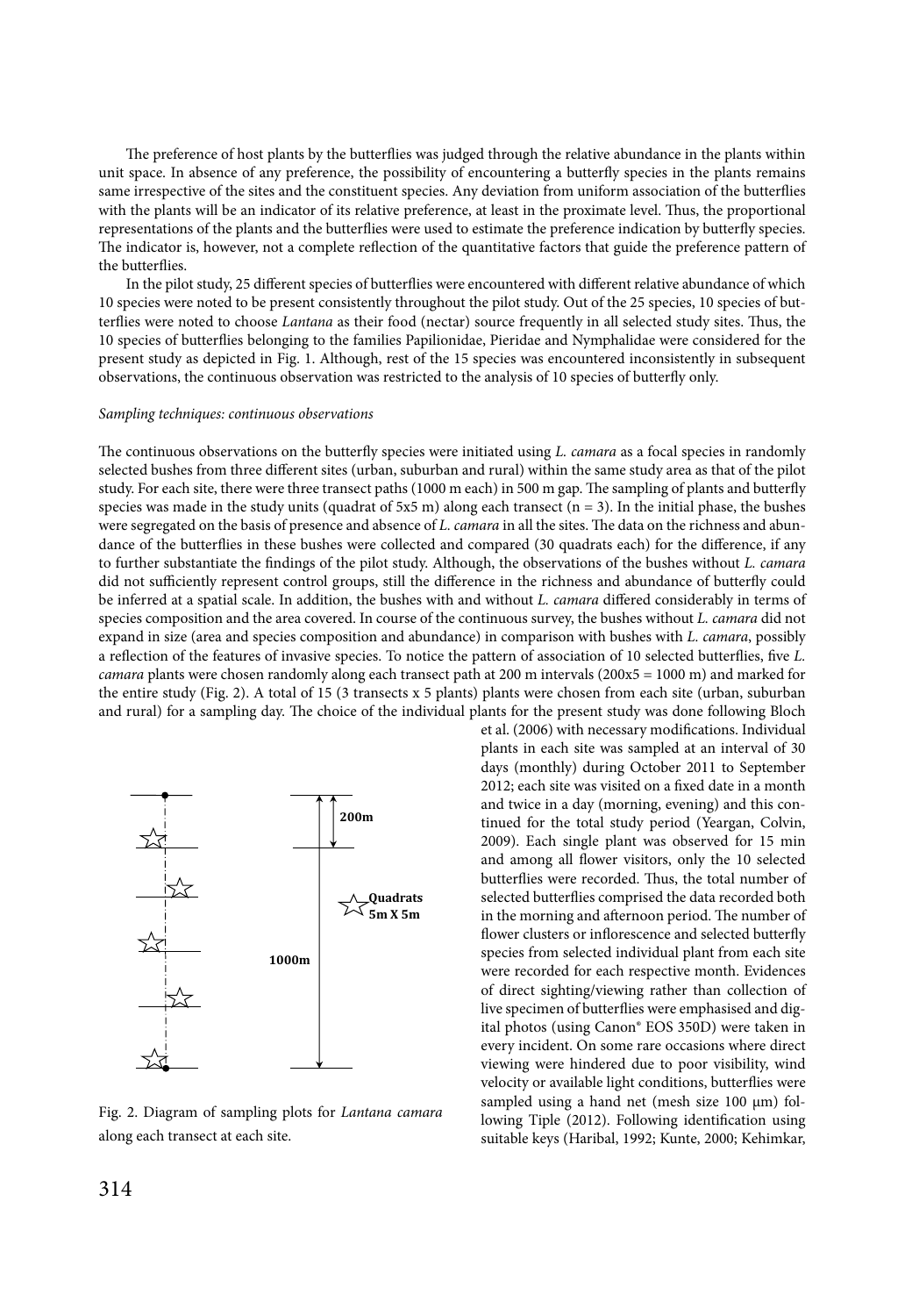2008) and record on the data, the butterfly specimens caught were released in the same habitat from where they were captured without disturbing the biological integrity. Enough care was taken to ensure that the scales of the butterfly wings were minimally affected. In all instances, both for the pilot study and the continuous study, all the sampling sites included bushes occurring naturally. Under no condition, any artificially managed bushes were considered.

## *Data analysis*

Variation in the butterfly abundance in the three sites, urban, suburban and rural, was assessed in conjunction with the density of flowers of *L. camara*. Data on number of flowers were categorised as low (1−5), medium low (6−9), medium high (10−15), high low (16−24), high medium (25−70). In order to deduce the dependency of the butterflies on the flower density of *L. camara,* a generalised linear model (GLM) was assumed with the sites and flower density as explanatory variables. Assuming GLM, the data on the relative abundance of each butterfly species was subjected to a regression following binomial GLM using a logit link with flower density and sites as predictors. In the binomial GLM, the response variable 'proportion of butterfly species' was assumed to follow binomial (n, p) distribution with n trials (collection samples within a quadrat) for each combination of explanatory variables. The probability parameter p is here a linear combination of explanatory variables. A logit link was used and parameters were estimated through maximum likelihood using the software XLSTAT (Addinsoft, 2010). A Chi-square value was used to deduce the significance of the estimated parameters of the model that includes flower density and sites. To comment on the variation with respect to site and time, data on butterfly abundance was subjected to a three-way factorial analysis of variance ANOVA considering sampling sites, time and butterfly species as variables. Further, to infer on difference in abundance of butterfly species along the urbanisation gradient, data on relative abundance was subjected to a two-way factorial ANOVA, considering sites–months and number of flowers–months as variables. Further, the data on flower density and respective butterfly abundance were log (n+1) transformed and subjected to Discriminant function analysis (DA). In DA, data on selected butterfly species were only recorded during the course of the study period; other butterflies and insects, though encountered during the study, were excluded from the data analysis. The statistical analyses (Legendre, Legendre, 1998; Zar, 1999) were performed using the SPSS ver.10 (Kinnear, Gray, 2000) and XLSTAT software (Addinsoft, 2010).

# **Results**

The results of the pilot study revealed the presence of *L. camara* in each sampling unit (a quadrat) with varying numbers depending on the sites (Fig. 3). In each quadrat, on an average 3.5 ± 0.27 SE, *L. camara* (LCA) were observed along with varying numbers of plant species like, *Cestrum diurnum* L. (CDI), *Catharanthus roseus* L. (CRO), *Ixora coccinea* L. (ICO), *Flacourtia indica* (Burm. f.) Merr (FIN), *Sida rhombifolia* L. (SRH)*, Crotalaria pallida* Ait. (CPA), *Tridax procumbens* L. (TPR), *Ageratum conyzoides* L. (ACO), *Parthenium hysterophorus* L. (PHY), *Cleome rutidosperma* DC. (CRU), *Cleome viscosa* L. (CVI), *Leucas aspera* (Willd) Link (LAS)*, Clerodendrum viscosum* Vent. (CVS) and *Vernonia cinerea* L. (VCI). Although, the relative abundance of the individual plant species varied in the quadrats  $(F<sub>14,600</sub> = 10.74 P < 0.001)$ , no significant difference was observed among the plant species assemblages ( $F_{4,600}$  = 1.13; P > 0.05), indicating homogeneity of the sampling units (qaudrats). Irrespective of the sites, the number of transects varied significantly ( $F_{8, 540} = 10.52$ , P < 0.001) in terms of plant species composition and relative abundance of plant species as well ( $F_{14, 540}$ ) = 8.71, P < 0.001). The results are indicative of differences in the plant species composition in the three sites (rural, suburban and urban) when transects are considered as units of study, but not among the quadrats. The correspondence of the relative load of butterflies and the relative abundance was evident for the plant species (Fig. 3). Both the abundance and the relative load of butterflies were highest for *L. camara*, thereby justifying its consideration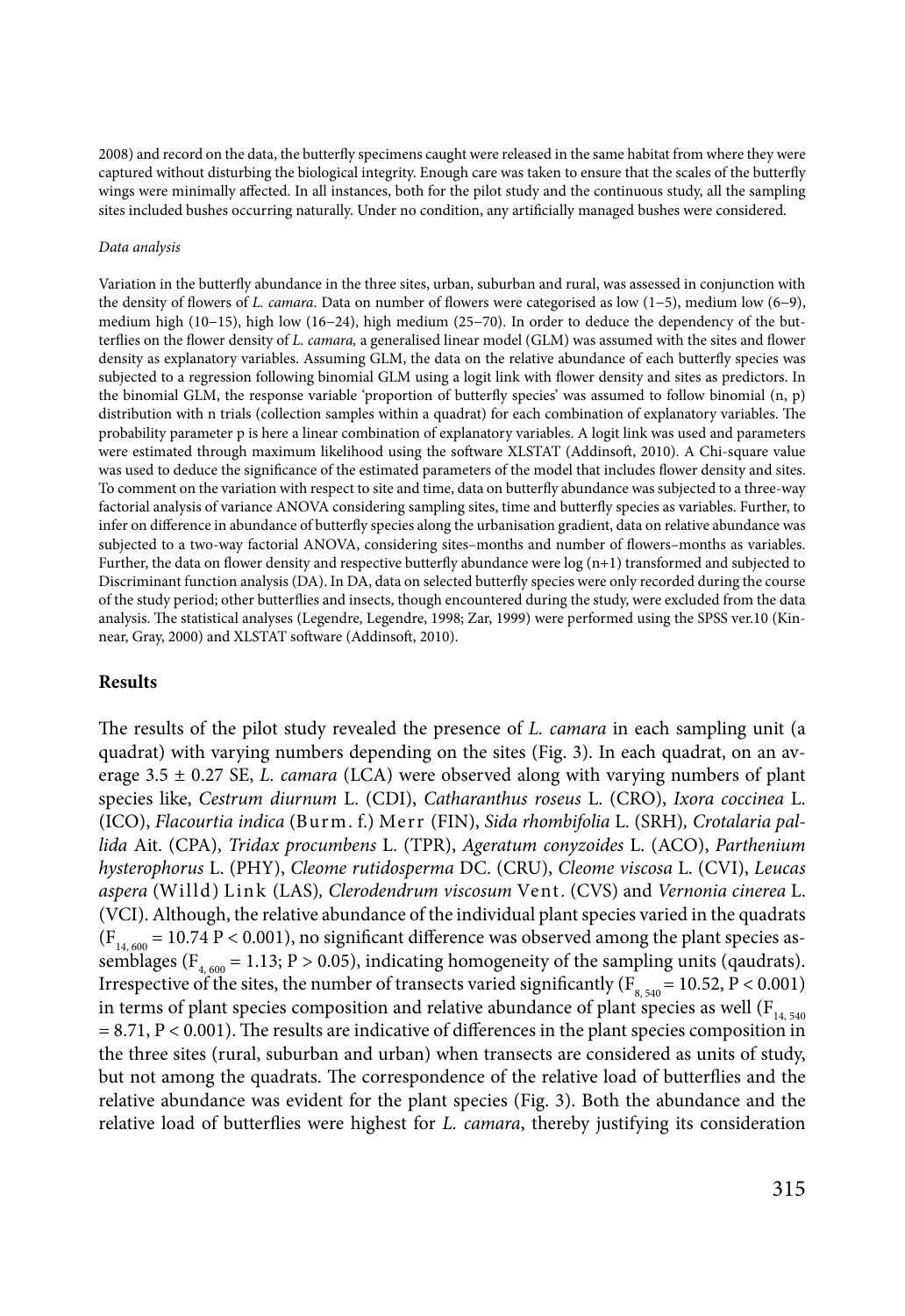

Fig. 3. The relative number (mean  $\pm$  SE) of plant species along with the proportional relative load of butterfly species (circles) observed in the study site. The mean value of the Shannon –Weiner diversity index and evenness value is provided for 45 quadrats. The shaded circles represent significant deviation from a value of 1, as observed though two-tailed t-test with df 44.



Fig. 4. The mean number of butterfly species encountered in the initiation of the study from nine transects spanning from urban to rural sites. The Shannon–Weiner diversity index and the evenness values are provided.

as a focal species for the study. The butterfly species observed in the study were *Graphium doson* (GDO) *, Graphium agamemnon* (GAG)*, Chilasa clytia* (CCL), *Papilio polytes* (PPO), *Papilio demoleus* (PDE), *Catopsilia pomona* (CPO), *Pachliopta aristolochiae* (PAR), *Catopsilia pyranthe* (CPY), *Appias libythea* (ALI), *Cepora nerissa* (CNE), *Delias eucharis* (DEU), *Tirumala limniace* (TLI), *Danaus genutia* (DGE), *Danaus chrysippus* (DCH), *Euploea core*  (ECO), *Acraea violae* (AVI), *Ariadne ariadne* (AAR), *Ariadne merione* (AME), *Junonia alma-*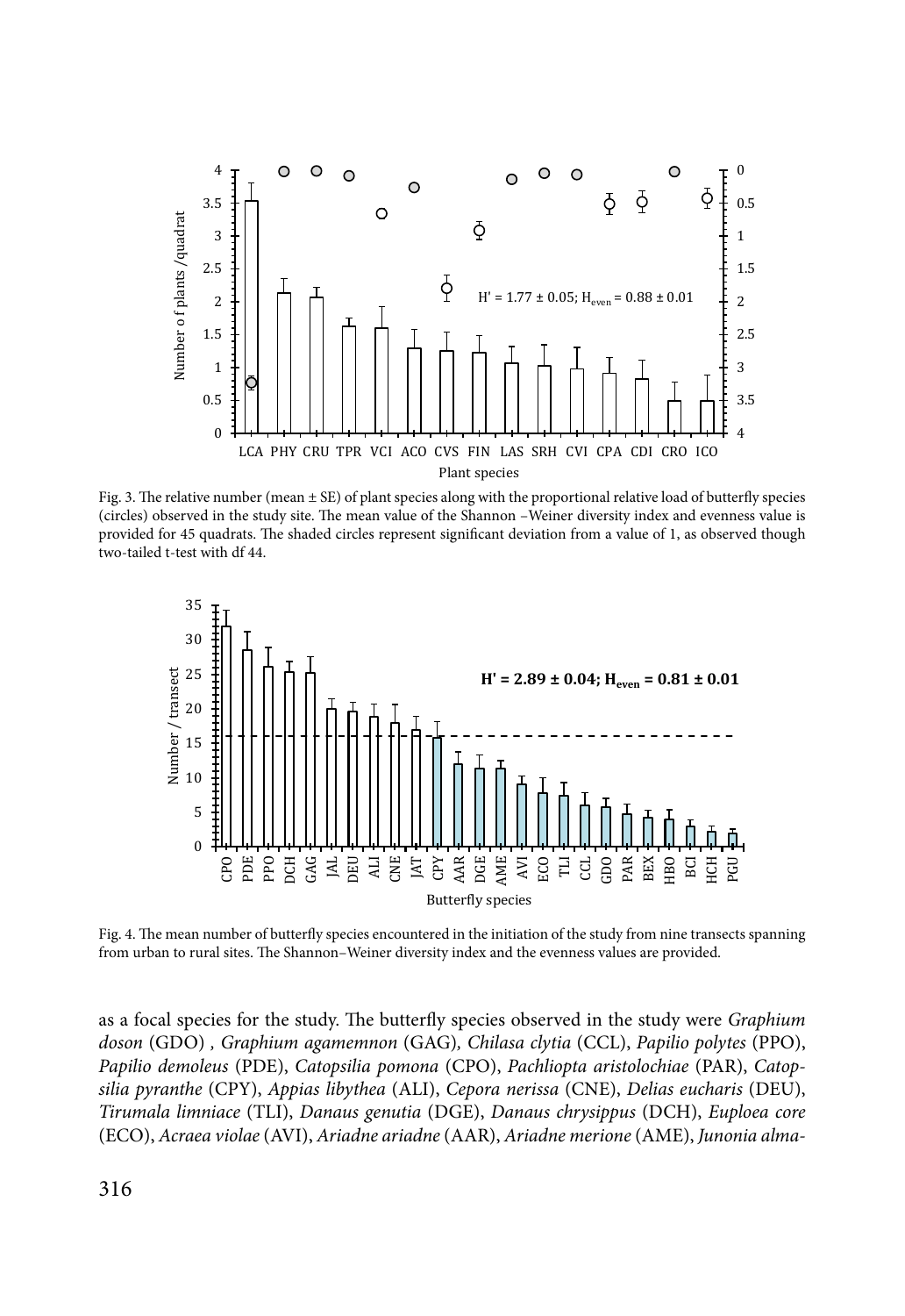dt 8 two-tailed t-test for deviation from 1. Table 2. The relative preference of the butterflies in the different plant species in course of the observations in 45 different quadrats in the pilot study. A value greater than 1 indicates positive preference for the plant species. Fifteen plant species were observed in course of the survey. The values in bold indicates significance at P < 0.001 level, at df 8 two-tailed t-test for deviation from 1. 1 indicates positive preference for the plant species. Fifteen plant species were observed in course of the survey. The values in bold indicates significance at P < 0.001 level; at  $\Gamma$  a b l e 2. The relative preference of the butterflies in the different plant species in course of the observations in 45 different quadrats in the pilot study. A value greater than

Plant species: LCA: *L. camara*; CDI: *Cestrum diurnum* L.; CRO: *Catharanthus roseus* L; ICO: *Ixora coccinea* L; FIN: *Flacourtia indica* (Burm. f.) Merr; SRH: *Sida rhombifolia* L; CPA: *Crotalaria pallida* Ait; TPR: *Tridax procumbens*; ACO: *Ageratum conyzoides* L; PHY: *Parthenium hysterophorus* L; CRU: *Cleome rutidosperma*; CVI: *Cleome viscosa*; LAS: *Leucas aspera*; CVS: *Clerodendrum viscosum*; VCI: *Vernonia cinerea*. Butterfly species: PAR: *Pachliopta aristolochiae*; AAR: *Ariadne ariadne*; ALI: A*ppias libythea*; AME: *Ariadne merion*e; AVI: *Acraea violae*; BCI: *Borbo cinnara*; BEX: *Badamia exclamationis*; CNE: *Cepora nerissa*; CPO: *Catopsilia pomona*; CPY: *Catopsilia pyranthe*; DCH: *Danaus chrysippus*; DEU: *Delias eucharis*; DGE: *Danaus genutia*; ECO: *Euploea core*; GDO: *Graphium doson*; GAG: *Graphium agamemnon*; HBO: *Hypolimnas bolina*; HCH: *Hasora chromus*; JAL: *Junonia almana*; JAT: *Junonia atlites*; CCL: *Chilasa clytia*; PDE: *Papilio demoleus*; PGU: *Parnara guttatus*; PPO: *Papilio polytes*; TLI: *Tirumala limniace*

|            | LCA                             | ā               | CRO                                             | <b>ICO</b>                    | $\Xi$                           | <b>SRH</b>                                          | CPA                                                                                     | HRR                                                 | ACO              | <b>KH4</b>                    | CRU             | CVI                                                 | <b>LAS</b>                          | CVS                               | ŊΩ              |
|------------|---------------------------------|-----------------|-------------------------------------------------|-------------------------------|---------------------------------|-----------------------------------------------------|-----------------------------------------------------------------------------------------|-----------------------------------------------------|------------------|-------------------------------|-----------------|-----------------------------------------------------|-------------------------------------|-----------------------------------|-----------------|
| PAR        | $3.04 \pm 0.89$                 |                 |                                                 | $2.66 \pm 2.27$               | $1.14 \pm 1.14$                 |                                                     |                                                                                         |                                                     |                  |                               |                 |                                                     |                                     | $1.9 \pm 0.84$                    | $0.4 \pm 0.31$  |
| AAR        | $3.52 \pm 0.38$                 |                 |                                                 |                               |                                 |                                                     | $1.17 \pm 0.65$   0.14 $\pm$ 0.14   0.16 $\pm$ 0.16   0.19 $\pm$ 0.19   1.07 $\pm$ 0.71 |                                                     |                  |                               |                 |                                                     |                                     | 2.01±1.07                         | $0.73 \pm 0.48$ |
| IΤV        | $3.65 \pm 0.27$                 |                 |                                                 |                               | $1.34 \pm 0.55$                 |                                                     |                                                                                         |                                                     | $0.22 \pm 0.16$  |                               |                 | $ 0.095 \pm 0.10 0.282 \pm 0.28 0.21 \pm 0.222$     |                                     | $1.50 \pm 0.64$                   | $0.62 \pm 0.30$ |
| AME        | $3.73 \pm 0.46$                 | 0.00            |                                                 |                               |                                 | $0.86 \pm 0.59$   $0.22 \pm 0.22$   $0.06 \pm 0.07$ |                                                                                         | $H(0, 44 + 0.44)$                                   | $ 0.08 \pm 0.08$ |                               |                 |                                                     |                                     | $2.81 \pm 1.30$ 0.52 ± 0.37       |                 |
| IVA        | $3.44 \pm 0.29$                 |                 |                                                 |                               | $1.83 \pm 0.81$                 | $0.24 \pm 0.24$   0.37 $\pm$ 0.37                   |                                                                                         | $0.37 \pm 0.37$                                     |                  |                               |                 |                                                     |                                     | $2.8 \pm 1.53$                    | $0.62 \pm 0.43$ |
| $_{108}$   | $2.36 \pm 0.74$ 5.76 ± 3.08     |                 |                                                 |                               |                                 |                                                     |                                                                                         |                                                     |                  |                               | ï               |                                                     |                                     |                                   | $0.86 \pm 0.86$ |
| Xня        | $3.34 \pm 0.62$                 | $2.15 \pm 1.46$ |                                                 |                               |                                 |                                                     |                                                                                         |                                                     |                  |                               |                 |                                                     |                                     | $0.78 \pm 0.57$                   | $1.95 \pm 0.72$ |
| CNE        | $3.27 \pm 0.27$                 |                 |                                                 |                               | $2.58 \pm 1.11$                 |                                                     |                                                                                         | $0.02 \pm 0.02$                                     | $0.23 \pm 0.16$  |                               |                 |                                                     |                                     | $4.12 \pm 2.16$ 0.61 $\pm$ 0.31   |                 |
| CPO        | $3.74 \pm 0.43$                 | $0.31 \pm 0.31$ | $0.19 + 0.13$                                   |                               | $0.88 \pm 0.56$ 0.05 $\pm 0.05$ |                                                     |                                                                                         | $0.44 \pm 0.17$                                     | $0.27 \pm 0.17$  | $0.07 \pm 0.07$   0.06 ± 0.06 |                 | $10.3 \pm 0.23$                                     | $0.12 \pm 0.12$                     | $1.67 \pm 0.71$                   | $0.61 \pm 0.25$ |
| GPY        | $3.55 \pm 0.35$                 |                 | $0.13 \pm 0.13$                                 |                               | $.26 \pm 0.53$                  | $0.2 \pm 0.2$                                       |                                                                                         | $0.48 \pm 0.32$                                     | $0.23 \pm 0.15$  | $0.19 \pm 0.11$               |                 |                                                     |                                     | $.43 \pm 0.82$                    | $0.9 \pm 0.33$  |
| DСH        | $3.04 \pm 0.3$                  |                 |                                                 |                               | $2.02 \pm 0.78$                 |                                                     |                                                                                         | $3.29 \pm 2.25$   0.17 $\pm$ 0.17   0.61 $\pm$ 0.27 |                  | $0.2 \pm 0.2$                 |                 | $0.02 \pm 0.02$   $0.17 \pm 0.17$   $0.22 \pm 0.22$ |                                     | $1.36 \pm 0.61$   0.77 $\pm 0.33$ |                 |
| <b>DEC</b> | $3.5 \pm 0.28$                  |                 |                                                 |                               | $0.94 \pm 0.41$                 |                                                     | $0.05 \pm 0.05$                                                                         |                                                     | $0.74 \pm 0.44$  |                               |                 | $0.27 \pm 0.27$                                     |                                     | $2.49 \pm 1.23$                   | $0.97 \pm 0.39$ |
| DGE        | $2.99 \pm 0.44$                 |                 |                                                 |                               | $0.52 \pm 0.52$                 |                                                     | $3.32 \pm 1.84$                                                                         |                                                     | $0.17 \pm 0.17$  |                               |                 |                                                     | $1.16 \pm 1.16$ $\pm 2.46 \pm 0.87$ |                                   | $0.2 \pm 0.2$   |
| ECO        | $2.22 \pm 0.6$                  |                 |                                                 |                               | $0.34 \pm 0.24$ 0.25 $\pm 0.25$ |                                                     | $1.69 \pm 1.16$                                                                         |                                                     | $0.19 \pm 0.19$  |                               | $0.08 \pm 0.08$ |                                                     |                                     | $2.54 \pm 1.49$                   |                 |
| odĐ        | $3.15 \pm 0.61$                 |                 |                                                 | $3.51 \pm 2.17$               | $0.3 \pm 0.3$                   |                                                     |                                                                                         |                                                     | $0.15 \pm 0.15$  |                               |                 |                                                     |                                     | $2.41 \pm 1.06$                   | $0.2 \pm 0.2$   |
| GAG        | $3.45 \pm 0.24$ 0.56 $\pm 0.42$ |                 |                                                 | $.22 \pm 0.69$                | $0.98 \pm 0.47$                 |                                                     |                                                                                         |                                                     | $0.83 \pm 0.28$  |                               |                 |                                                     | $0.56 \pm 0.37$                     | $1.91 \pm 0.76$ 0.54 $\pm 0.17$   |                 |
| <b>HBO</b> | $2.89 \pm 0.67$                 | $0.51 \pm 0.51$ |                                                 |                               | $0.2 \pm 0.2$                   |                                                     |                                                                                         |                                                     | $0.21 \pm 0.21$  |                               |                 |                                                     |                                     | $1.53 \pm 0.96 \pm 0.64$          |                 |
| HCH        | $2.82 \pm 0.83$                 | $2.39 \pm 1.66$ |                                                 |                               |                                 |                                                     |                                                                                         |                                                     |                  |                               |                 |                                                     |                                     | $0.72 \pm 0.72$ 0.61 $\pm$ 0.61   |                 |
| F          | $4.19 \pm 0.48$                 |                 |                                                 |                               | $0.33 \pm 0.22$                 |                                                     |                                                                                         |                                                     | $0.21 \pm 0.21$  |                               |                 |                                                     |                                     | $1.86 \pm 0.82$                   | $1.08 \pm 0.49$ |
| Ę          | $3.82 \pm 0.35$                 |                 |                                                 |                               | $1.72 \pm 1.62$                 |                                                     |                                                                                         |                                                     | $0.03 \pm 0.03$  |                               |                 | $0.48 \pm 0.48$ 0.37 ± 0.37                         |                                     | $2.51 \pm 1.21$                   | $0.71 \pm 0.39$ |
| Sci        | $2.7 \pm 0.62$                  |                 |                                                 | $2.34 \pm 1.69$               |                                 |                                                     |                                                                                         |                                                     |                  |                               |                 |                                                     | $0.52 \pm 0.52$                     | $0.92 \pm 0.74$                   | $0.81 \pm 0.45$ |
| PDE        | $3.38 \pm 0.32$                 |                 | $0.33 \pm 0.33$ 0.15 $\pm 0.15$ 0.54 $\pm 0.32$ |                               | $ 1.83 \pm 0.91$                |                                                     |                                                                                         |                                                     | $0.87 \pm 0.32$  |                               | ï               |                                                     |                                     | $1.99 \pm 0.63$ $0.57 \pm 0.22$   |                 |
| PGU        | $2.94 \pm 1.09$                 |                 |                                                 |                               |                                 |                                                     |                                                                                         |                                                     |                  |                               |                 |                                                     |                                     | $0.51 \pm 0.51$                   | $0.2\pm0.2$     |
| <b>Dad</b> | $3.36 \pm 0.44$                 |                 |                                                 | $0.34 \pm 0.24$   2.23 ± 1.01 |                                 |                                                     |                                                                                         |                                                     | $0.39 \pm 0.21$  |                               |                 | $0.11 \pm 0.11$   $0.25 \pm 0.25$                   |                                     | $1.65 \pm 0.61$   0.57 $\pm$ 0.29 |                 |
| Ξ          | $2.71 \pm 0.58$                 |                 |                                                 |                               | $0.42\pm0.32$                   |                                                     | $3.82 \pm 2.04$                                                                         |                                                     |                  |                               |                 |                                                     |                                     | $0.95 \pm 0.56$   0.38 $\pm$ 0.38 |                 |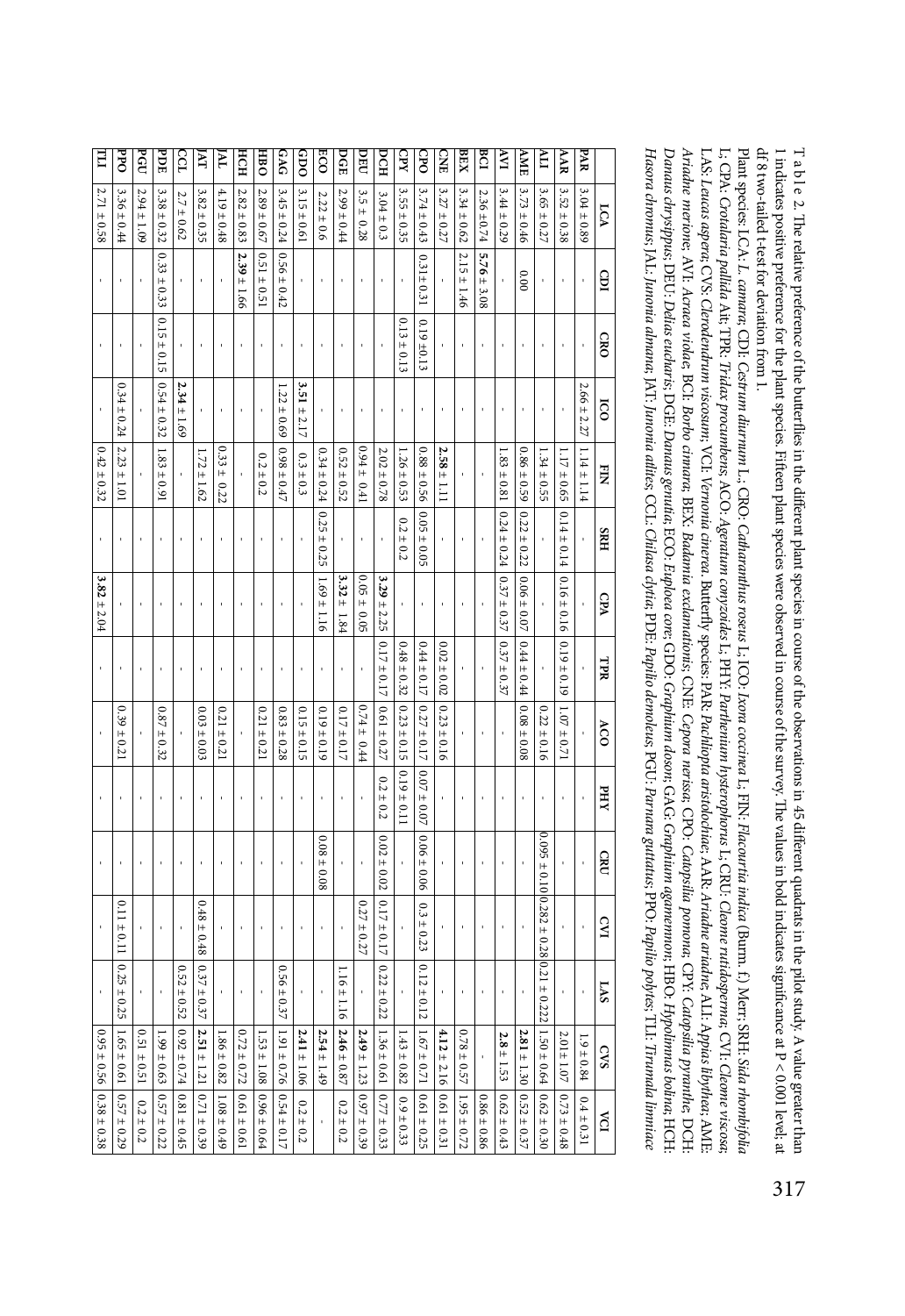

Fig. 5. The richness and abundance of butterflies in the quadrat with and without *Lantana camara* as observed in the pilot study.

T a b l e 3. Variation in the peak flowering season, number of flowers and height of the *Lantana camara*. The number of flowers represents the average maximum and minimum observed from all the five plants as selected for the study.

| <b>Spot</b> | Peak Flowering season | <b>Flower's number Range</b> | Flower's number Mean | Height $(m)$    |
|-------------|-----------------------|------------------------------|----------------------|-----------------|
| Urban       | July–Sept             | $17 - 124$                   | $63.92 + 9.28$       | $1.24 \pm 0.14$ |
| Suburban    | Aug–Sept              | $29 - 160$                   | $82.33 + 12.43$      | $1.37 \pm 0.12$ |
| Rural       | Sept-Oct              | $37 - 179$                   | $90.08 \pm 12.71$    | $1.4 \pm 0.58$  |

*na* (JAL), *Junonia atlites* (JAT), *Hypolimnas bolina* (HBO), *Borbo cinnara* (BCI)*, Parnara guttatus* (PGU), *Badamia exclamationis* (BEX), *Hasora chromus* (HCH)*.* Significant differences were observed among the butterfly species in transects ( $F_{24, 200}$  = 24. 889; P < 0.001) reflecting the heterogeneity of species composition in the individual *L. camara* plant. The data on each quadrat from a particular transect was pooled together and the mean value was assessed. This is substantiated by the Shannon–Weiner diversity indices of butterfly species in the survey (Fig. 4). The relative preference of the butterflies in the different plant species were observed in course of the observations in 45 different quadrats in the pilot study (Table 2). Among the different plant species, the butterflies exhibited significantly higher (P < 0.05) preference for *L. camara* over all other plants. Although, in course of the sampling of the *L. camara* across the sites (urban, suburban and rural), different butterflies were encountered inconsistently that prevented them from their inclusion in the subsequent studies. In continuation with the pilot study, the abundance and species richness of the butterflies were compared in the presence and absence of *L. camara* among different quadrats and the results significantly differed (Fig. 5). The selection of the butterfly species for further observations was based on the relative numbers available in this pilot survey. Using the 10 most abundant butterfly species (Fig. 1), the observations and analysis were made with respect to the butterfly density and the flowering nature of *L. camara* in the sites. The relative number of flowers and the peak flower-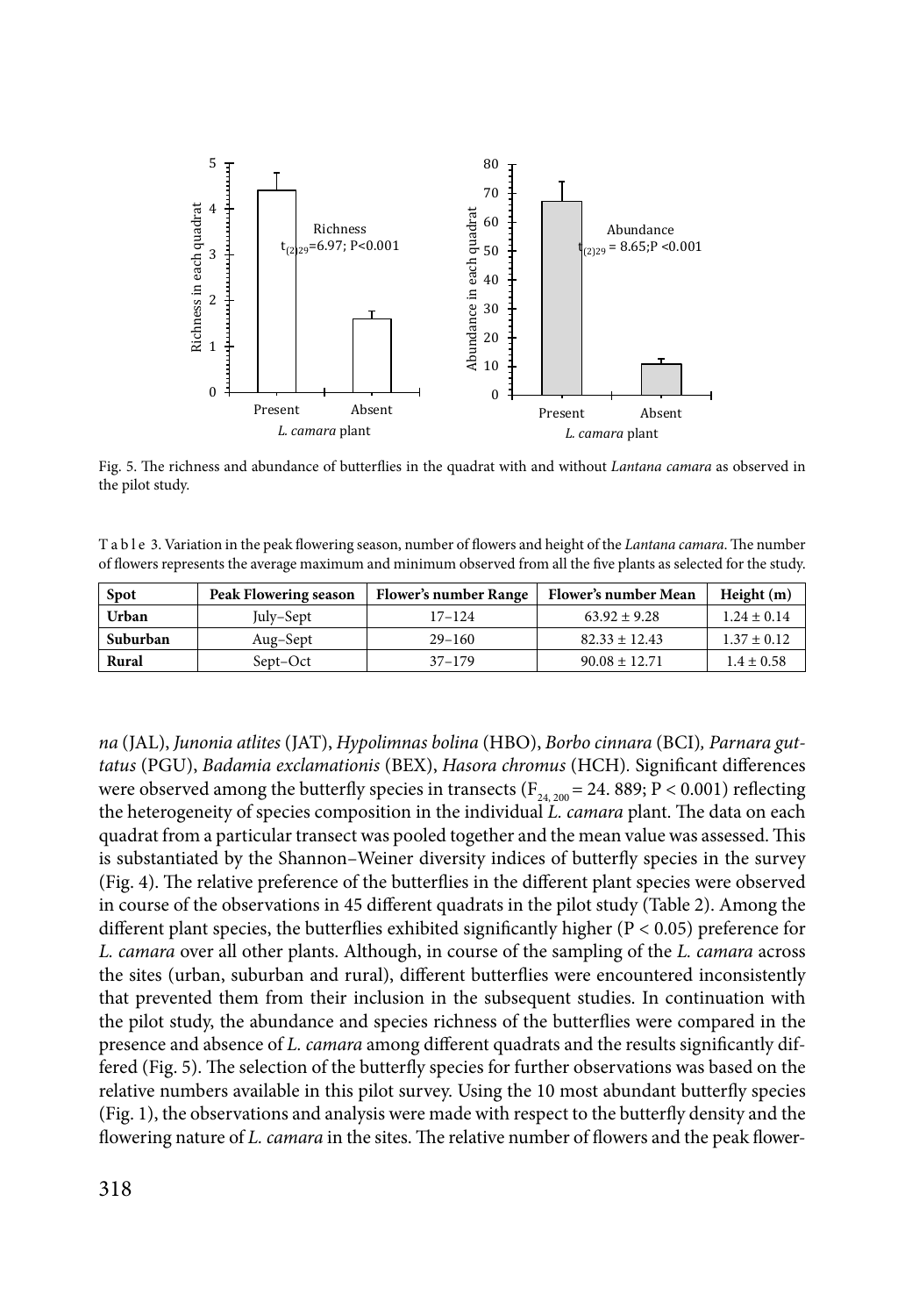

Fig. 6. The correlation of the total butterfly abundance with the density of the flowers of *Lantana camara* observed through transects in all the sites. An increase in abundance is associated with the increase in the flower density of the plant in transects sampled during the study period. Plant samples without flowers were not considered, though these were positive for the presence of the butterflies.

| T a b l e 4. The parameters for identification of the flower density of Lantana camara and the sites as explanatory             |
|---------------------------------------------------------------------------------------------------------------------------------|
| factors for the observed abundance of the butterfly species. The equation being Abundance = $1/(1 + \exp(-\hat{a} + b_x))$ .    |
| $-b_{\mathbf{x}}$ )). The values in bold indicate significance at P < 0.05 level as perWald's Chi-square following the logistic |
| regression model.                                                                                                               |

| <b>Butterfly</b>   | Intercept        | <b>Site</b>      | <b>Flower density</b> |
|--------------------|------------------|------------------|-----------------------|
| Graphium agamemnon | $-3.12 \pm 0.17$ | $-0.04 \pm 0.03$ | $0.24 \pm 0.03$       |
| Papilio polytes    | $-2.12 \pm 0.14$ | $0.03 + 0.03$    | $0.02 \pm 0.03$       |
| Papilio demoleus   | $-2.23 \pm 0.15$ | $-0.07 \pm 0.03$ | $-0.05 \pm 0.03$      |
| Danaus chrysippus  | $-2.07 \pm 0.15$ | $-0.03 \pm 0.03$ | $-0.05 \pm 0.03$      |
| Junonia atlites    | $-1.49 \pm 0.13$ | $-0.04 \pm 0.03$ | $-0.11 \pm 0.03$      |
| Catopsilia pomona  | $-2.49 \pm 0.17$ | $-0.01 \pm 0.05$ | $0.05 \pm 0.03$       |
| Appias libythea    | $-2.57 \pm 0.17$ | $0.05 \pm 0.04$  | $-0.0 \pm 0.04$       |
| Cepora nerissa     | $-2.70 \pm 0.20$ | $0.04 + 0.05$    | $-0.07 \pm 0.04$      |
| Junonia almana     | $-1.36 \pm 0.12$ | $-0.03 \pm 0.02$ | $-0.02 \pm 0.02$      |
| Delias eucharis    | $-2.54 \pm 0.16$ | $0.19 \pm 0.04$  | $-0.08 \pm 0.03$      |

ing time of *L. camara* varied with the sampling sites (Table 3). A positive correlation was observed between the flower density and the overall density of butterflies in each sampling unit irrespective of the sites(Fig. 6).The GLM analysis using logit link binomial functions suggested that the flower density significantly influenced the relative distribution of at least four butterfly species while for two butterfly species, the sites influenced the abundance pattern (Table 4). The relative abundance (mean ± SE) of butterflies recorded during morning and afternoon varied significantly (Table 5) reflecting a prospective diurnal variations in the activities of the butterflies. The number of flowers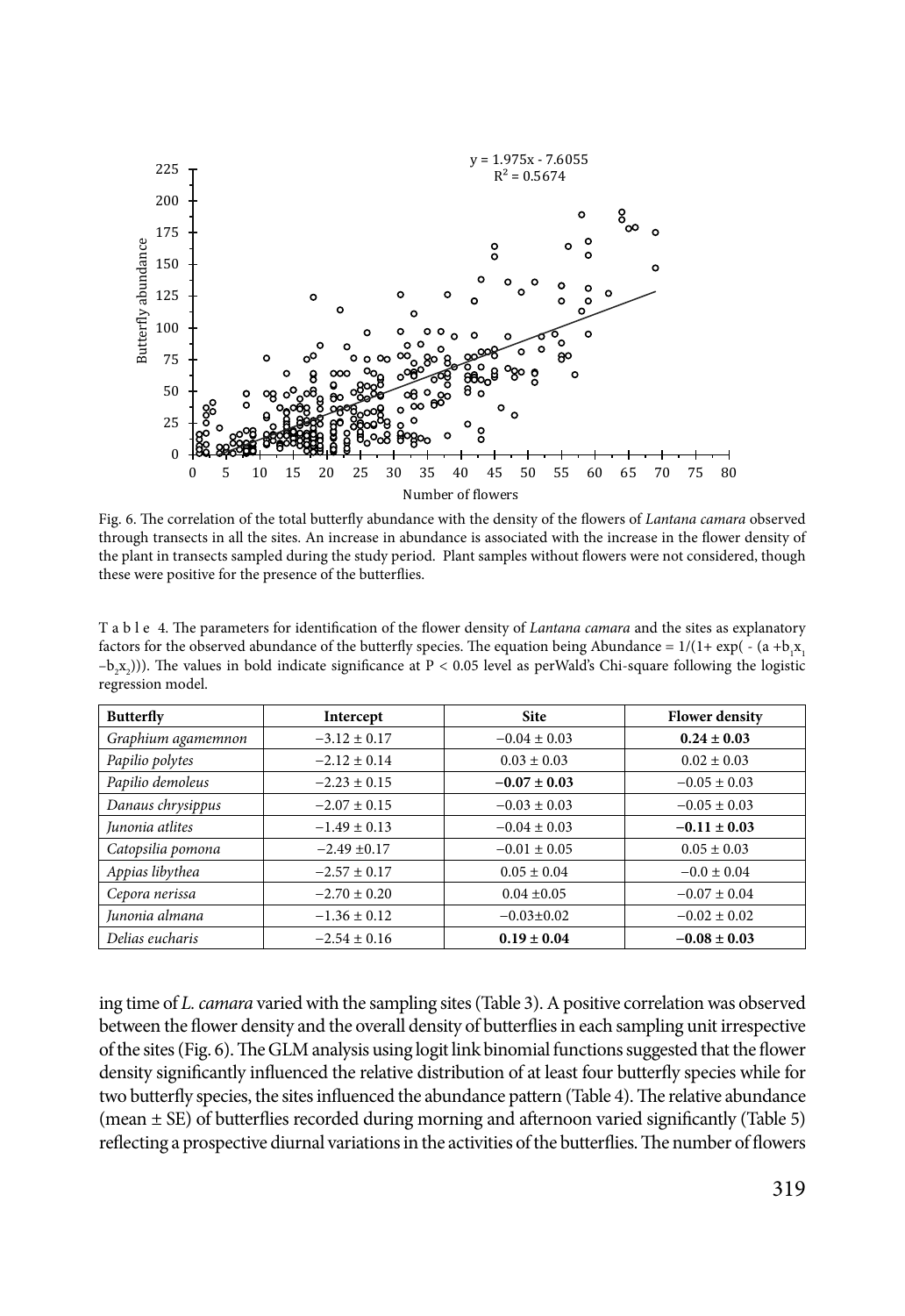| Butterfly          | Morning          | Evening          | t-value |
|--------------------|------------------|------------------|---------|
| Graphium agamemnon | $26.92 \pm 6.84$ | $9.58 \pm 2.92$  | 2.99    |
| Papilio polytes    | $30.25 \pm 5.63$ | $11.75 \pm 2.48$ | 3.36    |
| Papilio demoleus   | $27.67 \pm 5.28$ | $11.58 + 2.90$   | 3.07    |
| Danaus chrysippus  | $24.33 + 4.75$   | $10.00 + 2.50$   | 2.70    |
| Junonia atlites    | $31.00 \pm 5.00$ | $13.00 \pm 2.75$ | 3.44    |
| Catopsilia pomona  | $26.50 \pm 5.02$ | $11.25 \pm 2.87$ | 2.94    |
| Appias libythea    | $22.83 + 4.55$   | $8.75 \pm 2.19$  | 2.54    |
| Cepora nerissa     | $15.50 \pm 2.32$ | $4.17 \pm 1.14$  | 1.72    |
| Junonia almana     | $51.50 \pm 8.84$ | $22.42 + 4.26$   | 5.72    |
| Delias eucharis    | $24.83 \pm 4.50$ | $8.58 \pm 1.90$  | 2.76    |

T a b l e 5. Relative abundance (mean ± SE) of butterflies recorded during morning and afternoon. The data represented the abundance irrespective of season. All the t-values are significantly different at P < 0.001 level. df – 107.



Fig. 7. Seasonal variation in occurrence of butterflies along with *Lantana camara* flowering observed in three different sites during the survey period (October 2011–September 2012).

produced by the *Lantana* plants and occurrence of butterfly species varied with months showing its bloom in the summer and post-monsoon months and a sharp decline was observed at the onset of winter (December) and mid-monsoon (July) (Fig. 7). The occurrence of the butterflies showed a peak during the summer (March–May) and post monsoon (September–November) months and decreased during the winter and mid-monsoon in accordance with the number of blooms (Fig. 7).The results of the three-way factorial ANOVA reflected that the abundance of butterflies varied significantly with the sampling site as well as with the time of sampling (Table 6 and Fig. 8). However, the interaction between sampling site and butterfly species and that between sampling site, time and species did not vary significantly, possibly due to independent variation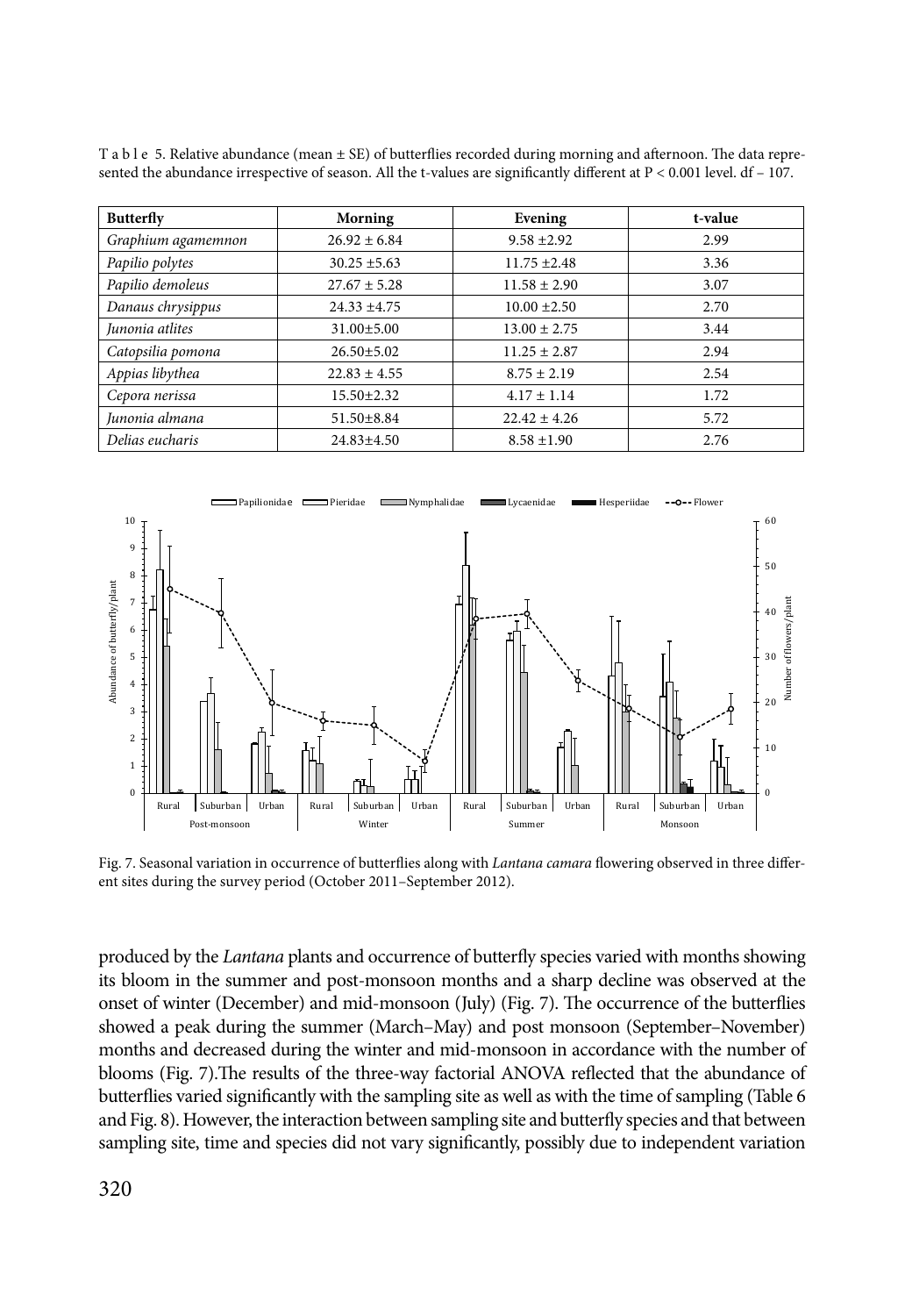| Sources of variation | Sum of squares | df   | Mean square | F       | Partial $\eta^2$ |
|----------------------|----------------|------|-------------|---------|------------------|
| Site $(S)$           | 1607.101       | 2    | 803.550     | 198.716 | 0.159            |
| Time $(T)$           | 1932.337       |      | 1932.337    | 477.862 | 0.185            |
| Butterfly (B)        | 1161.467       | 9    | 129.052     | 31.914  | 0.120            |
| $S^*T$               | 201.619        | 2    | 100.810     | 24.930  | 0.023            |
| $S * B$              | 97.668         | 18   | 5.426       | 1.342   | 0.011            |
| $T * B$              | 134.371        | 9    | 14.930      | 3.692   | 0.016            |
| $S^*T^*B$            | 14.575         | 18   | 0.810       | 0.200   | 0.002            |
| Error                | 8491.806       | 2100 | 4.044       |         |                  |
| <b>Total</b>         | 13,640.944     | 2159 |             |         |                  |

T a b l e 6. Results of three-way factorial ANOVA on the abundance of butterflies considering sampling sites, time and species as explanatory variables. F-values marked in bold are significant at P < 0.05 level.

T a b l e 7. Pearson correlation matrix between number of flowers and butterfly species, along with a multiple regression analysis to represent the relation of the flower density and the relative abundance of the 10 butterfly species. All values are significant at P < 0.05. FA - Flower abundance.

| <b>Butterfly</b>   | FA(y) | GAG   | <b>PPO</b> | <b>PDE</b> | <b>DCH</b> | <b>JAT</b> | <b>CPO</b> | ALI   | <b>CNE</b> | JAL   |
|--------------------|-------|-------|------------|------------|------------|------------|------------|-------|------------|-------|
| Graphium agamemnon | 0.712 |       |            |            |            |            |            |       |            |       |
| Papilio polytes    | 0.714 | 0.807 |            |            |            |            |            |       |            |       |
| Papilio demoleus   | 0.738 | 0.763 | 0.867      |            |            |            |            |       |            |       |
| Danaus chrysippus  | 0.667 | 0.69  | 0.818      | 0.85       |            |            |            |       |            |       |
| Junonia atlites    | 0.686 | 0.759 | 0.838      | 0.819      | 0.806      |            |            |       |            |       |
| Catopsilia pomona  | 0.686 | 0.723 | 0.816      | 0.888      | 0.853      | 0.806      |            |       |            |       |
| Appias libythea    | 0.657 | 0.667 | 0.744      | 0.797      | 0.728      | 0.753      | 0.764      |       |            |       |
| Cepora nerissa     | 0.557 | 0.626 | 0.681      | 0.735      | 0.695      | 0.709      | 0.664      | 0.645 |            |       |
| Junonia almana     | 0.697 | 0.784 | 0.834      | 0.818      | 0.768      | 0.827      | 0.805      | 0.761 | 0.645      |       |
| Delias eucharis    | 0.561 | 0.649 | 0.743      | 0.722      | 0.761      | 0.714      | 0.729      | 0.684 | 0.662      | 0.734 |

Flower no. (y) = -0.477 + 12.868 (X<sub>1</sub>) + 2.788 (X<sub>2</sub>) + 14.209 (X<sub>3</sub>) + 4.112 (X<sub>4</sub>) + 2.605 (X<sub>5</sub>) – 0.179 (X<sub>6</sub>) + 6.75 (X<sub>7</sub>)  $-2.28$  (X<sub>8</sub>) + 3.357 (X<sub>9</sub>) - 4.812 (X<sub>10</sub>) F= 83.604. P <0.001, df= 10,528; R<sup>2</sup> = 0.613, R = 0.78, where X<sub>1</sub>= GAG, X<sub>2</sub>= PPO,  $X_3$  = PDE,  $X_4$  = DCH,  $X_5$  = JAT,  $X_6$  = CPO,  $X_7$  = ALI,  $X_8$  = CNE,  $X_9$  = JAL,  $X_{10}$  = DEU

of the variables (Zar, 1999). The results of the two-way factorial ANOVA revealed that the abundance of butterflies varied significantly with the months ( $F_{_{(1)11,1044}}$  = 100.77, P < 0.05) and site ( $F_{_{(1)}}$  $_{2,1044}$  = 222.83, P < 0.05) and the interaction between months and sites (F<sub>(1)22,1044</sub> = 8.78, P < 0.05). The size effect (Partial  $\eta$ 2 = 0.74) was highest for site in contrast to months (Partial  $\eta$ 2 = 0.63), suggesting considerable heterogeneity in terms of observed abundance of butterfly species on *L. camara*. Significant differences were also observed for the butterfly density with the number of flowers present per *L. camara* plant (F<sub>(1) 43, 991</sub> = 10.72, P< 0.05) and with the months (F<sub>(1) 11, 991</sub> = 12.01, P < 0.05). The interaction between flower density and months was also significant (F<sub>(1)34,991</sub> = 4.70, P < 0.05) justifying the level of heterogeneity in flowering density per plant in different months. The size effect was highest for months (Partial  $n^2 = 0.71$ ) followed by flower density (Partial  $n^2 =$ 0.62) and interaction (Partial  $\eta$ 2 = 0.12). The post hoc Tukey test revealed significant differences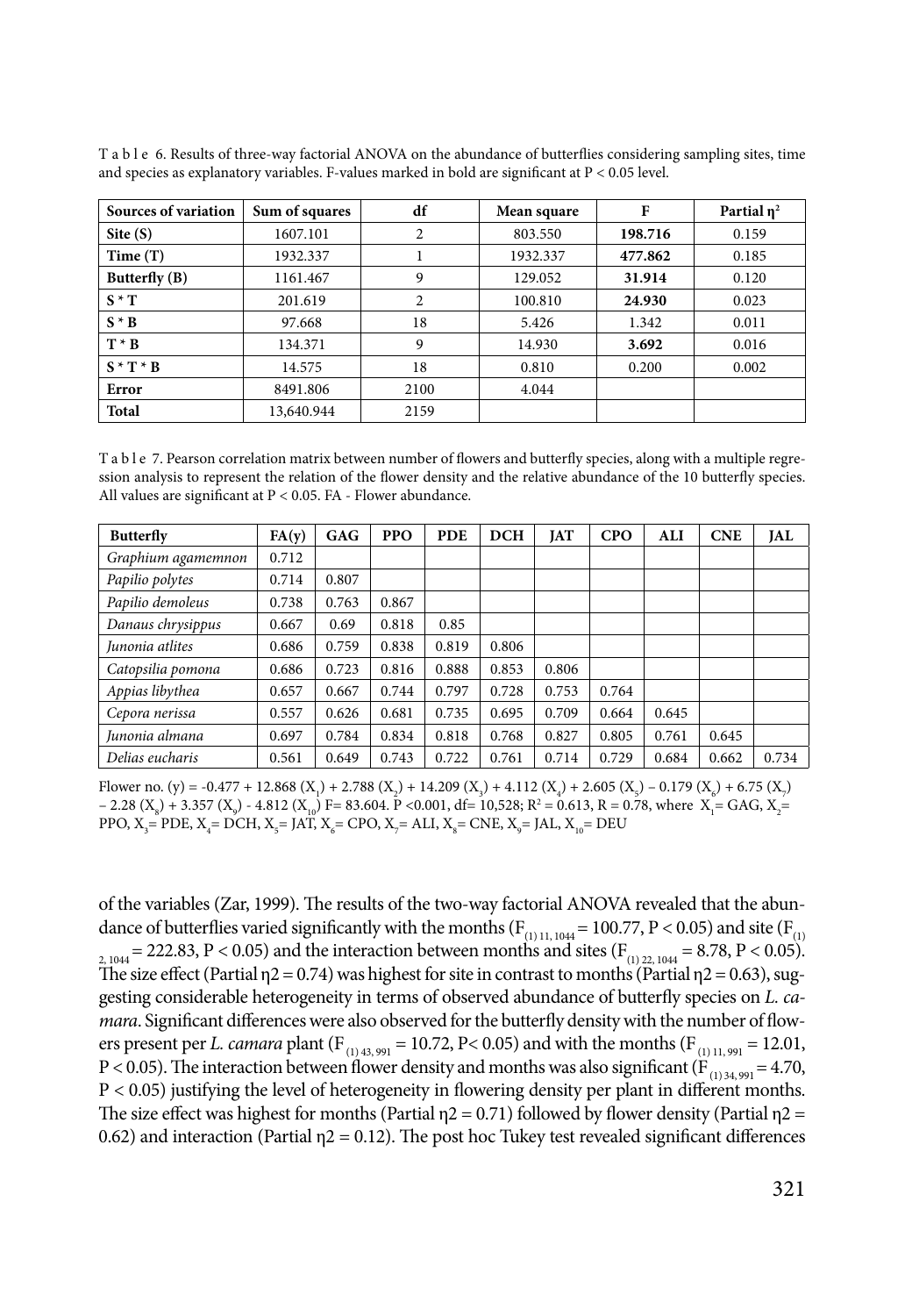

Fig. 8. Box-plot representation of difference in abundance of butterflies with sampling site (a) and sampling time (b). The blue marks are outliers, the brown marks are extreme values and the box represents the lower (25%) and upper (75%) quartile with the median values marked as line inside the box. The bars represent range.

# **Discussion**

(P < 0.05) among the three sites (urban vs. rural,  $|q| = 4.14$ ; urban vs. suburban,  $|q| = 1.49$  and suburban vs. rural,  $|q| =$ 2.66;  $df = 1079$ , 2;  $SE = 0.2$ ), justifying that the relative abundance of the flower density remained heterogeneous among the three sites. Multiple comparison among the months also revealed significant differences ( $P < 0.05$ ) for most of the instances except for the summer months (March, April) against the monsoon (July through September) and post monsoon (November, December). This may possibly be an indication about the seasonal dependency of reproduction and population abundance of the butterfly species. (P<br>vs<br>|q

The density of the butterfly species exhibited a significant correlation (Pearson product moment correlation) with the flower density and the *L. camara*  plants as well as among themselves (Ta-5 ble 7). Using five different categories of flower density as explanatory variables, the discriminant analysis enabled classification of 10 butterfly species. The Fisher's distance among the butterfly pairs remained significant for many pairs (Table 8). The first two extracted parts (Table b). The first two extracted factors (F1 and F2 -  $92.423$  and 5.312%, respectively) explained more than 97% of discrimination of butterfly species as a response to the gradient of flower density of *L. camara*. The biplot (Fig. 9) portrays the differences among the butterfly species in terms of abundance as explained by the abundance of the flowers of *L. camara* in the surveyed sites.  $\frac{e}{sh}$ 

The relative abundance of butterflies varies with the number of the host plant species in unit area as observed in different geographical locations (Yamamoto et al., 2007; Bhardwaj et al., 2012; Patel, Pandya, 2014). The relative resource value of the host plant and the preference by the butterfly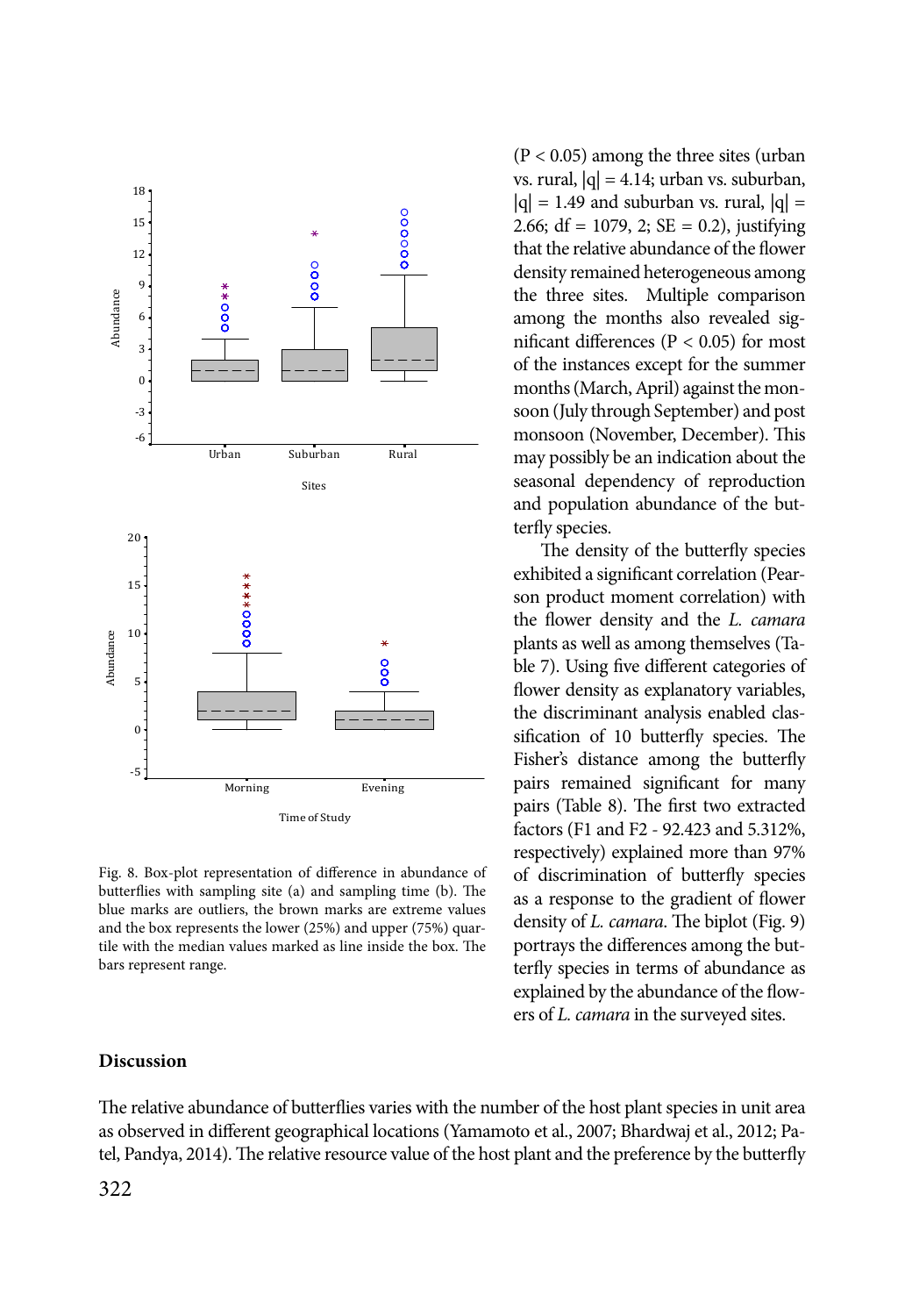T a b l e 8. The results of Discriminant Analysis showing Fisher's distance, standardised canonical correlations and Eigen values of the flower density as explanatory variables for the observed variations in the selected butterfly species. Low (low) denotes flower numbers ranging from 1–5, medium low (medlow) denotes from 6–9, medium high (medhigh) from 10–15, high low (highlow) denotes from 16–24, and high medium (highmed) denotes 25–70. The values in bold indicate significance at P < 0.05 level.

| Fisher's distances: | <b>CPO</b> | <b>CNE</b> | <b>DEU</b> | <b>PPO</b> | <b>JAT</b> | <b>PDE</b> | JAL    | <b>DCH</b> | ALI   |
|---------------------|------------|------------|------------|------------|------------|------------|--------|------------|-------|
| Cepora nerissa      | 3.939      |            |            |            |            |            |        |            |       |
| Delias eucharis     | 0.780      | 1.535      |            |            |            |            |        |            |       |
| Papilio polytes     | 0.249      | 5.576      | 1.482      |            |            |            |        |            |       |
| Iunonia atlites     | 1.717      | 8.416      | 2.853      | 1.025      |            |            |        |            |       |
| Papilio demoleus    | 0.130      | 4.193      | 0.856      | 0.120      | 1.309      |            |        |            |       |
| Junonia almana      | 8.366      | 23.239     | 12.951     | 6.357      | 4.340      | 8.007      |        |            |       |
| Danaus chrysippus   | 0.723      | 2.226      | 0.171      | 1.144      | 2.335      | 0.620      | 11.784 |            |       |
| Appias libythea     | 1.403      | 0.770      | 0.268      | 2.319      | 4.331      | 1.458      | 15.819 | 0.656      |       |
| Graphium agamemnon  | 1.044      | 1.359      | 0.575      | 2.039      | 4.769      | 1.426      | 14.901 | 1.050      | 0.422 |

| Standardised canonical discriminant function coefficients: |       |                |          |          |          |
|------------------------------------------------------------|-------|----------------|----------|----------|----------|
| <b>Flower number</b>                                       | F1    | F <sub>2</sub> | F3       | F4       | F5       |
| Low                                                        | 0.172 | 0.028          | 0.396    | 0.183    | 0.889    |
| Medlow                                                     | 0.478 | 0.734          | $-0.483$ | $-0.060$ | 0.149    |
| Medhigh                                                    | 0.485 | 0.375          | 0.667    | 0.020    | $-0.458$ |
| Highlow                                                    | 0.586 | $-0.317$       | $-0.259$ | 0.708    | $-0.122$ |
| Highmed                                                    | 0.701 | $-0.436$       | $-0.002$ | $-0.588$ | 0.092    |

|                                          | F1     | F2     | F3     | F4     | F5      |
|------------------------------------------|--------|--------|--------|--------|---------|
| Eigenvalue                               | 0.457  | 0.026  | 0.006  | 0.004  | 0.001   |
| Discrimination (%)                       | 92.423 | 5.312  | 1.244  | 0.814  | 0.206   |
| Cumulative %                             | 92.423 | 97.736 | 98.980 | 99.794 | 100.000 |
| <b>Canonical correlation coefficient</b> | 0.560  | 0.160  | 0.078  | 0.063  | 0.032   |

species results in a correspondence of the butterfly and host plant diversity (Smallidge, Leopold, 1997; Yamamoto et al., 2007). When viewed at a spatial scale, the similarity in the abundance of the butterfly and the host plants is found in urban, forest and hill landscapes (Thomas et al., 2001; Pywell et al., 2004; Pöyry et al., 2005; Öckinger, Smith, 2006). In parity with these observations, the results of the present study suggest that the relative load of butterfly species varied with the available host plants and its relative abundance (Fig. 4). In each of the sampling units, the relative affinity of the butterflies towards the host plants differed considerably, with the highest preference observed for *L. camara* (Table 2). The abundance of butterflies in patches (bushes) with *L. camara*  was higher compared with the patches without *L. camara* (Fig. 5) providing an indication of the relative stronger resource value of the plant in terms of organising the butterflies. Butterfly species assemblages vary with the characteristic vegetation pattern that may promote the coexistence of multiple species depending on the resource value of the vegetations. As observed in the present instance, the density of the butterflies varied in correspondence with the plant species assemblages, though the highest value is observed for *L. camara*. In all instances, the butterfly species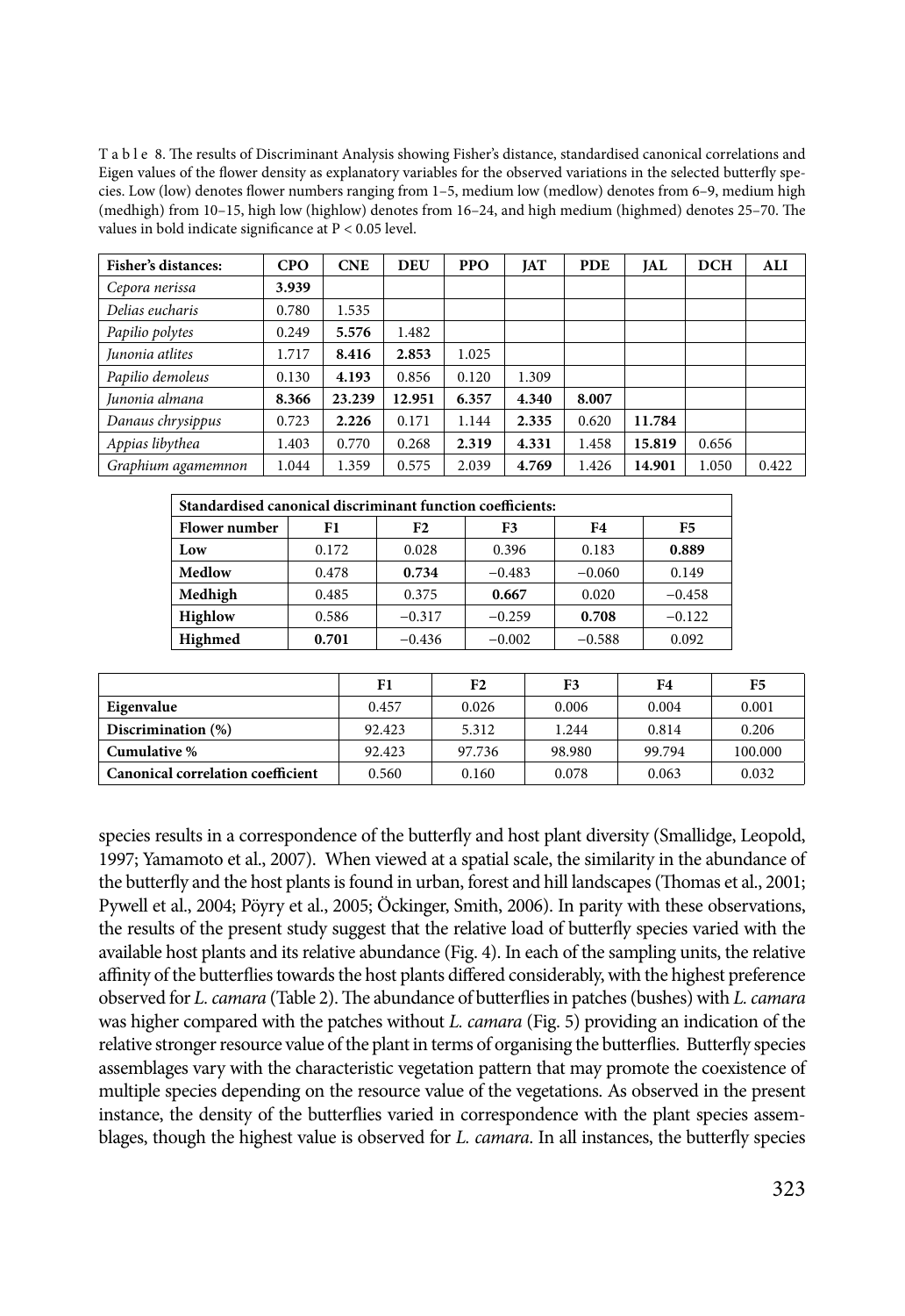

Fig. 9. Biplot representing the ordination of Butterflies as explained through the extent of flowering density of *Lantana camara* (Wilk'  $\lambda = 0.661$ ;  $F_{40.1551} = 3.337$ ;  $P < 0.0001$ ).

load remained inclined towards the relative number of *L. camara* present in the sampling units, justifying the significance of the plant as a resource for the butterflies. The association of the butterfly species *Precis almana* L. (*Junonia almana*), *Catopsilia pyranthe pyranthe* L. with *L. camara* is known since long (Dronamraju, 1958), which is further substantiated in the present study. These butterflies (Dronamraju, 1958, 1960) and many other species (Mathur, Mohan Ram, 1978; Mohan Ram, Mathur, 1984; Fuhro et al., 2010; Jothimani et al., 2014) are linked with *L. camara* for pollination and for the larval development. Thus, the association of butterflies and their relative preference for *L. camara* as a resource for food and larval development make it a strong contender for the host plant in sustaining the butterflies, though the number of species and the degree of the preference may vary.

Irrespective of the sites of observation, it was evident that at least 10 different butterfly species consistently frequented *L. camara* plants in varying numbers depending on the time of flowering and locations of the plants. The sites and the flower density remained crucial for the observed abundance of at least four butterfly species namely *Delias eucharis, Papilio demoleus, Junonia atlites, Graphium agamemnon.* This is a possible reflection of the dependence of these butterfly species on the phenology of *Lantana camara*. On the whole, the abundance of the butterflies varied with the suburban, urban and rural sites as well as with the months. Differences in the abundance and richness of the butterfly species were linked with the number of flower and flowering time of *L. camara* plant in all the sites. Empirical evidences suggest that the frequency of flower visit by the butterflies varies with the seasons and may be attributed to the abundance (Barrett, Helenurm, 1987) and colour of flowers (Dronamraju, 1958; Mathur, Mohan Ram, 1978; Mohan Ram, Mathur, 1984). At proximate level, it appears that the phenology of *L. camara* modulates the abundance of butterflies, which is why a synchrony in the abundance of butterfly and flowers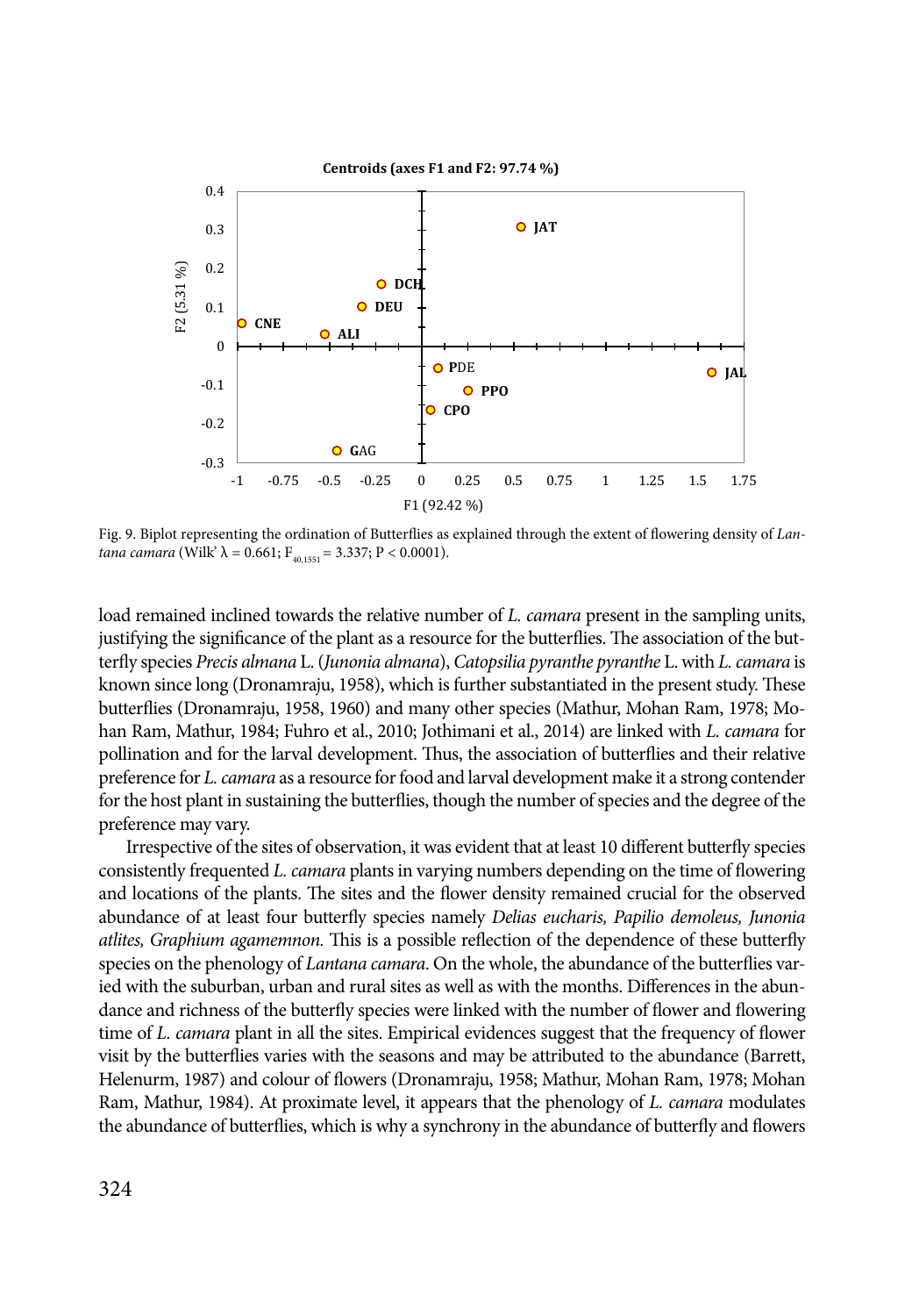of *L. camara* was observed (Fig. 6). The pattern of butterfly abundance in *L. camara* reflects that the strength of the mutual relationship varies with the time (Fig. 8b). As evident from field experiments, butterfly dispersal and relative density is dependent on the phenology of the flowering plants (Peterson, 1997). The association of butterflies and *Lantana* facilitates reciprocal benefits for survival as a consequence of which the mutual relationship may be strongly coupled with the abundance of both the groups irrespective of the sites and the geographical locations concerned. A strong increment in the number of dependent taxa of butterfly with the plant was observed that provides a suitable reason for considering *L. camara* in preservation of the dependent butterflies and secure the conditions of sustainable use of the butterfly resource.

In many regions of the world, butterfly species have evolved in a way to match with the changing composition of the host plants and depending more on the alien invasive species. As elaborated through the studies on butterflies and host plants in California, USA, alien plants serve as host for about 34 to 40% of the total butterfly species richness (Shapiro, 2002; Graves, Shapiro, 2003). Native butterfly may opt for the invasive plants that may enable increased reproductive success through increased chances of multivoltinism and decreased chances of predation provided the alien host plants exhibit certain traits different from the native host plants (Graves, Shapiro, 2003). In many instances, the butterfly larval prey detection by the predators and parasitoids are mediated by the chemical cue from the plants, which may reduce if the butterfly species switches to the invasive plant as new host species (Graves, Shapiro, 2003; Bezemer et al., 2014). Equally, the establishment and perpetuation of the invasive plants is facilitated by the associated butterfly species that ensures cross pollination and reduces the chances of pollination rate of the existing local host plants. Therefore, for the alien plant species, butterfly-mediated increased reproductive success brings about a benefit that may be favoured by natural selection. Different species of butterflies facilitate the pollination process in *L. camara*, most of which are nectar feeder and exhibit selective preference for the flowers depending on the colours (Dronamraju, 1958, 1960; Fuhro et al., 2010). The mutual dependence can be a driving force for the perpetuation of both butterflies and the weed *L. camara* in the areas of common occurrence. Availability of *L. camara* in the spaces of urban green may facilitate the propagation and sustenance of the population of different species of butterflies, particularly in the urban areas where the stringent control of the invasive weed is discounted (Shapiro, 2002). Although, these butterflies are polyphagous in nature, the association with *L. camara* may reduce competition in case of low abundance of other plant species within their natural range of distribution. Pollinator communities and plant–pollinator interactions are susceptible to human-induced habitat disturbances (Morgan, 1999; van Rossum, Triest, 2010; Hennig, Ghazoul, 2011). With increased level of industrialisation and pressure of development in Kolkata and adjoining areas (Dutta, 2006), it is imperative that alteration in the composition of plant community is obvious. Thus, dependence on the alien plants may benefit the butterfly in such situations where the local plants are facing the disturbance through anthropogenic activities. Such proposition is based on the views of utilising the benefits of exotic species (Prévot-Julliard et al., 2011). It is pertinent to mention that the mutualistic relationship between the butterfly and *L. camara* is a result of co-evolutionary process and consequently, the availability and occurrence of *L. camara* will ensure sustenance of the butterflies with higher probability. Thus, the mutual relation between butterfly and *L. camara* can be considered as a basis for the conservation planning and management of butterflies.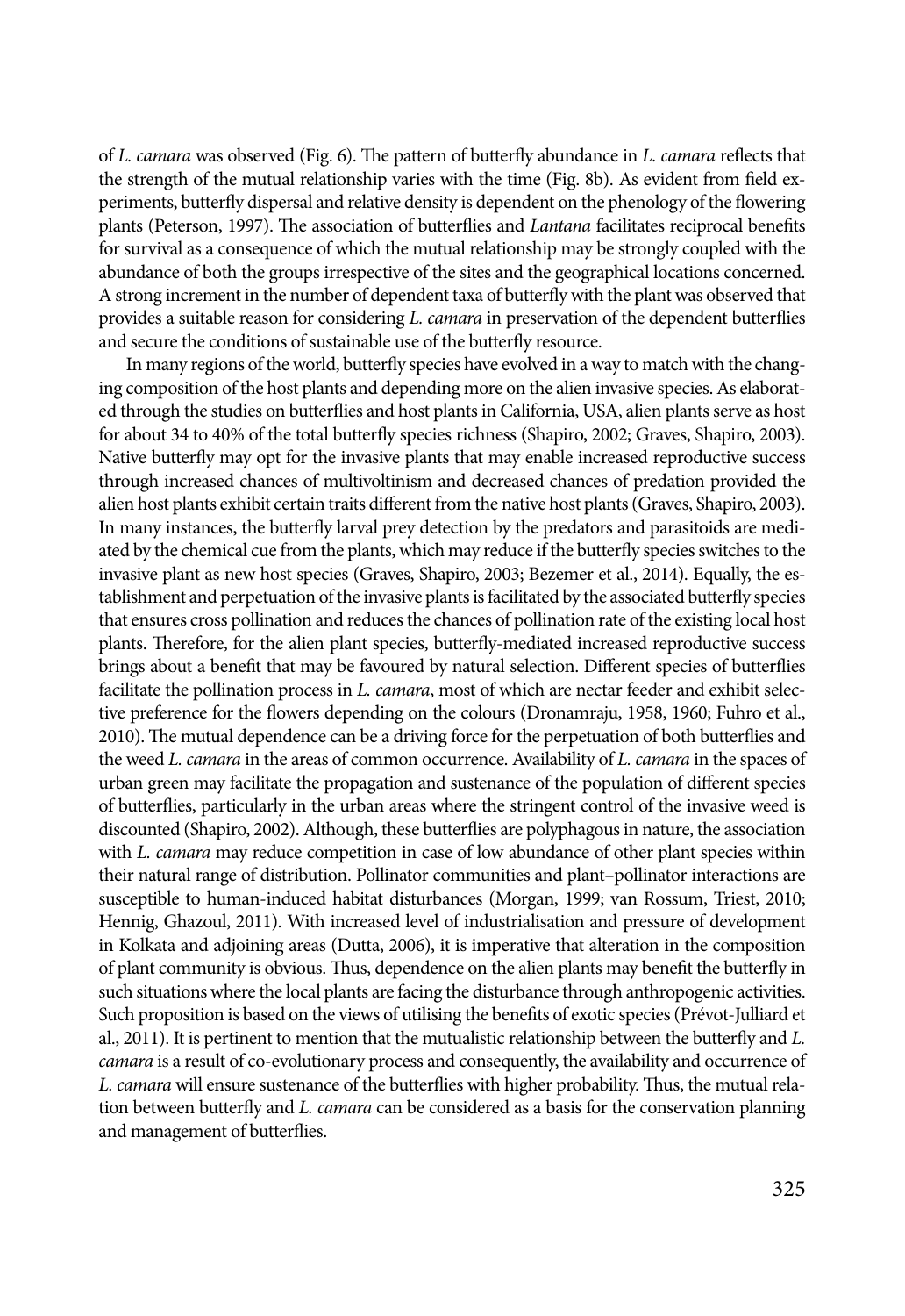The selection of plant species for urban gardens and artificial patches vary with the purpose and utility. However, under circumstances where the urban greening excludes prioritising particular plant species and discounts the tradeoffs of invasive and native species, growth of *L. camara* will continue at large, particularly if the urban areas lack proper management of gardens and bushes. The extent of abundance of *L. camara* observed in the present context supports that the plant will continue to propagate at large in different patches and bushes. Even for the last 55 years, the plant is available as a component of the bush species (Dronamraju, 1960), which, in part, can be attributed to the butterfly species that facilitate pollination process. The existence of *L. camara* in high abundance is also a reflection of the failure of complete elimination at a local scale. As a result, it is highly probable that *L. camara* will continue to host a range of dependent taxa, including butterflies. Considering the dwindling vegetation in urban landscapes in developing countries, the contribution of the invasive species may not be ignored completely, particularly considering the conservation of multiple species. Therefore, irrespective of the strategies of urban greening, presence of the plants such as *L. camara* may provide valuable services (Patel, 2011; Kannan et al., 2014), including maintenance of different species of butterflies.

# **Conclusion**

The association of the butterfly species with the invasive plant species *L. camara,* is known since long in Kolkata, India, which is further demonstrated in the present study. In comparison with many other shrubs and associated plants in the study sites, the relative load of butterfly was significantly higher for *L. camara.* At least 25 butterfly species were found to be associated with *L. camara* in varying numbers depending on the urban rural gradient. The relative abundance of the butterflies remained proportional to the density of flowers of *L. camara* irrespective of the sites. The correspondence of *L. camara* and the associated butterflies in the sampling sites indicate the possibility of their use as surrogate plants for conservation of butterflies in urban areas.

#### *Acknowledgements*

The authors acknowledge the anonymous reviewer for valuable comments to enhance the manuscript to the present form. The authors are grateful to the respective Heads, Department of Zoology, University of Calcutta, Kolkata, and The University of Burdwan, Burdwan, India for the facilities provided, including DST-FIST and UGC-SAP (DRS I & II). GKS and SM acknowledge the partial support of West Bengal Biodiversity Board, West Bengal, India in executing the research work. SM acknowledges the financial assistance of UGC through SAP-RFSMS and of University of Calcutta through University Research Fellowship in carrying out this work (Sanction No. UGC/1143/Fellow (univ) dt 25.09.2014.).

#### **References**

Addinsoft, SARL (2010). XLSTAT software. Version 10.0. Paris, France.

- Andersson, S. & Dobson H.E.M. (2003). Behavioral foraging responses by the butterfly *Heliconius melpomene* to *Lantana camara* floral scent. *J. Chem. Ecol*., 29(10), 2303−2318. [DOI: 10.1023/A:1026226514968.](http://dx.doi.org/10.1023/A:1026226514968)
- Barrett, S.C.H. & Helenurm K. (1987). The reproductive biology of boreal forest herbs 1. Breeding systems and pollination. *Can. J. Bot*., 65, 2036–2046. [DOI: 10.1139/b87-278.](http://dx.doi.org/10.1139/b87-278)
- Bezemer, T.M., Harvey, J.A. & Cronin J.T. (2014). Response of native insect communities to invasive plants. *Annu. Rev. Entomol*., 59, 119–141. [DOI: 10.1146/annurev-ento-011613-162104](http://dx.doi.org/10.1146/annurev-ento-011613-162104).
- Bhardwaj, M., Uniyal, V.P., Sanyal, A.K. & Singh A.P. (2012). Butterfly communities along an elevational gradient in the Tons valley, Western Himalayas: Implications of rapid assessment for insect conservation. *J. Asia-Pac. Entomol.*, 15,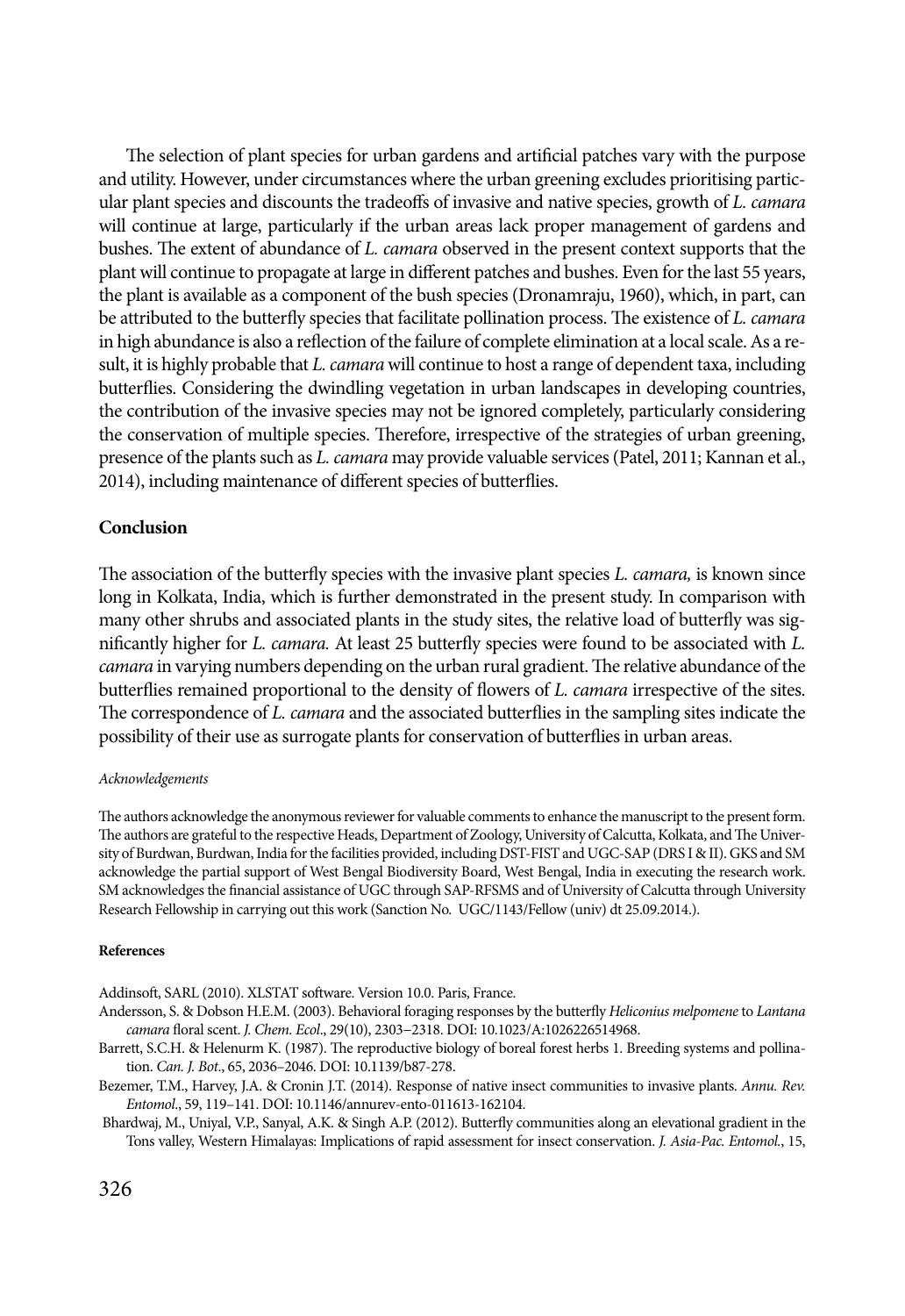207-217. DOI: 10.1016/j.aspen.2011.12.003.

- Bloch, D., Werdenberg, N. & Erhardt A. (2006). Pollination crisis in the butterfly–pollinated wild carnation *Dianthus carthusianorum*? *New Phytol*., 169, 699–706. [DOI: 10.1111/j.1469-8137.2006.01653.x.](http://dx.doi.org/10.1111/j.1469-8137.2006.01653.x)
- Boggs, C.L. & Gilbert L.E. (1987). Spatial and temporal distribution of *Lantana* mites phoretic on butterflies. *Biotropica*, 19, 301−305.

Dronamraju, K.R. (1958). The visits of insects to different coloured flowers of *Lantana camara* L. *Curr. Sci*., 27, 452−453.

- Dronamraju, K.R. (1960). Selective visits of butterflies to flowers: a possible factor in sympatric speciation. *Nature*, 186, 178. [DOI: 10.1038/186178a0](http://dx.doi.org/10.1038/186178a0).
- Dutta, P. (2006). Urbanization in India. In *Regional and sub–regional population dynamic population process in urban areas*. European Population Conference, Liverpool, UK 21–24 June.
- Faegri, K. & Van Der Pijl L. (1979). *The principles of pollination ecology*. Oxford: Pergamon Press.
- Faeth, S.H., Bang, C. & Saari S. (2011). Urban biodiversity: patterns and mechanisms. *Ann. N. Y. Acad. Sci.,* 1223, 69–81. [DOI: 10.1111/j.1749-6632.2010.05925.x](http://dx.doi.org/10.1111/j.1749-6632.2010.05925.x).
- Fuhro, D., de Araújo, A.M. & Irgang B.E. (2010). Are there evidences of a complex mimicry system among *Asclepias curassavica* (Apocynaceae), *Epidendrum fulgens* (Orchidaceae), and *Lantana camara* (Verbenaceae) in Southern Brazil? *Rev. Bras. Bot.,* 33(4), 589−598. [DOI: 10.1590/S0100-84042010000400007.](http://dx.doi.org/10.1590/S0100-84042010000400007)
- Gaston, K.J., Warren, P.H., Thompson, K. & Smith R.M. (2005). Urban domestic gardens (IV): the extent of resource and its associated features. *Biodivers. Conserv*., 14, 3327−3349. [DOI: 10.1007/s10531-004-9513-9.](http://dx.doi.org/10.1007/s10531-004-9513-9)
- Godefroid, S. & Koedam N. (2007). Urban plant species patterns are highly driven by density and function of built-up areas. *Landsc. Ecol*., 22, 1227−1239. [DOI: 10.1007/s10980-007-9102-x](http://dx.doi.org/10.1007/s10980-007-9102-x).
- Goulson, D. & Derwent L. (2004). Synergistic interactions between an exotic honeybee and an exotic weed: pollination of *Lantana camara* in Australia. *Weed Res*., 44, 195−202. [DOI: 10.1111/j.1365-3180.2004.00391.x](http://dx.doi.org/10.1111/j.1365-3180.2004.00391.x).
- Graves, S.D. & Shapiro A.M. (2003). Exotics as host plants of the California butterfly fauna. *Biol. Conserv*., 110, 413−433. DOI: 10.1016/S0006-3207(02)00233-1.
- Haq, S.M.A. (2011). Urban green spaces and an integrative approach to sustainable environment. *J. Environ. Protec*, 2, 601−608. [DOI: 10.4236/jep.2011.25069](http://dx.doi.org/10.4236/jep.2011.25069).
- Haribal, M. (1992). *Butterflies of Sikkim Himalaya and their natural history*. Gangtok: Nature Conservation Foundation.
- Hegde, R., Suryaprakashi, S., Achoth, L. & Bawa K.S. (1996). Extraction of forest products in the forests of Biligirirangan Hills, India. 1: Contribution to rural income. *Econ. Bot.*, 50, 243−251. [DOI: 10.1007/BF02907328.](http://dx.doi.org/10.1007/BF02907328)
- Hennig, E.I. & Ghazoul J. (2011). Plant–pollinator interactions within the urban environment. *Perspect. Plant Ecol. Evol.*  Syst., 13, 137-150. DOI: 10.1016/j.ppees.2011.03.003.
- Hermy, M. & Cornelis J. (2000). Towards a monitoring method and a number of multifaceted and hierarchical biodiversity indicators for urban and suburban parks. *Landsc. Urban Plann.*, 49, 149-162. DOI: 10.1016/S0169-2046(00)00061-X.
- Jothimani, K., Ramachandran, V.S. & Rajendran A. (2014). Role of butterflies as pollinators in Maruthamalai Hills of Southern Western Ghats. *Acad. J. Entomol.*, 7(1), 7−16. [DOI: 10.5829/idosi.aje.2014.7.1.82289](http://dx.doi.org/10.5829/idosi.aje.2014.7.1.82289).
- Kannan, R., Shackleton, C.M. & Shaanker R.U. (2014). Invasive alien species as drivers in socio-ecological systems: local adaptations towards use of *Lantana* in Southern India. *Environment, Development and Sustainability,* 16, 649–669 [DOI: 10.1007/s10668-013-9500-y.](http://dx.doi.org/10.1007/s10668-013-9500-y)
- Kehimkar, I. (2008). *The book of Indian butterflies*. Mumbai: Bombay Natural History Society.
- Kinnear, P.R. & Gray C.D. (2000). *SPSS for windows made simple*. Release 10. Sussex: Psychology Press.
- Kunte, K. (2000). *Butterflies of Peninsular India.* Hyderabad: University Press.
- Legendre, P. & Legendre L.F.J. (1998). *Numerical ecology*. Amsterdam: Elsevier.
- Mack, R.N., Simberloff, D., Lonsdale, W.M., Evans, H., Clout, M. & Bazzaz F.A. (2000). Biotic invasions: causes, epidemiology, global consequences and control. *Ecol. Appl.,* 10(3), 689−710. [DOI: 10.1890/1051-0761\(2000\)010\[0689:BICEG](http://dx.doi.org/10.1890/1051-0761(2000)010[0689:BICEGC]2.0.CO;2) [C\]2.0.CO;2](http://dx.doi.org/10.1890/1051-0761(2000)010[0689:BICEGC]2.0.CO;2).
- Mathieu, R., Freeman, C. & Aryal, J. (2007). Mapping private gardens in urban areas using object-oriented techniques and very high-resolution satellite imagery. *Landsc. Urban Plann.*, 81, 179–192. DOI: 10.1016/j.landurbplan.2006.11.009.
- Mathur, G. & Mohan Ram H.Y. (1978). Significance of petal colour in Thrips-pollinated *Lantana camara* L. *Ann. Bot.,* 42, 1473−1476.
- McFrederick, Q.S. & LeBuhn G. (2006). Are urban parks refuges for bumble bees *Bombus* spp. (Hymenoptera: Apidae)? *Biol. Conserv.,* 129(3), 372−382. [doi: 10.1016/j.biocon.2005.11.004](http://dx.doi.org/10.1016/j.biocon.2005.11.004).
- Mohan Ram, H.Y. & Mathur G. (1984). Flower-insect interaction in pollination. *Proc. Indian Acad. Sci. Anim. Sci.*, 93(4), 359−363.
- Morgan, J.W. (1999). Effects of population size on seed production and germinability in an endangered, fragmented grassland plant. *Conserv. Biol.,* 13, 266–273. [DOI: 10.1046/j.1523-1739.1999.013002266.x](http://dx.doi.org/10.1046/j.1523-1739.1999.013002266.x).